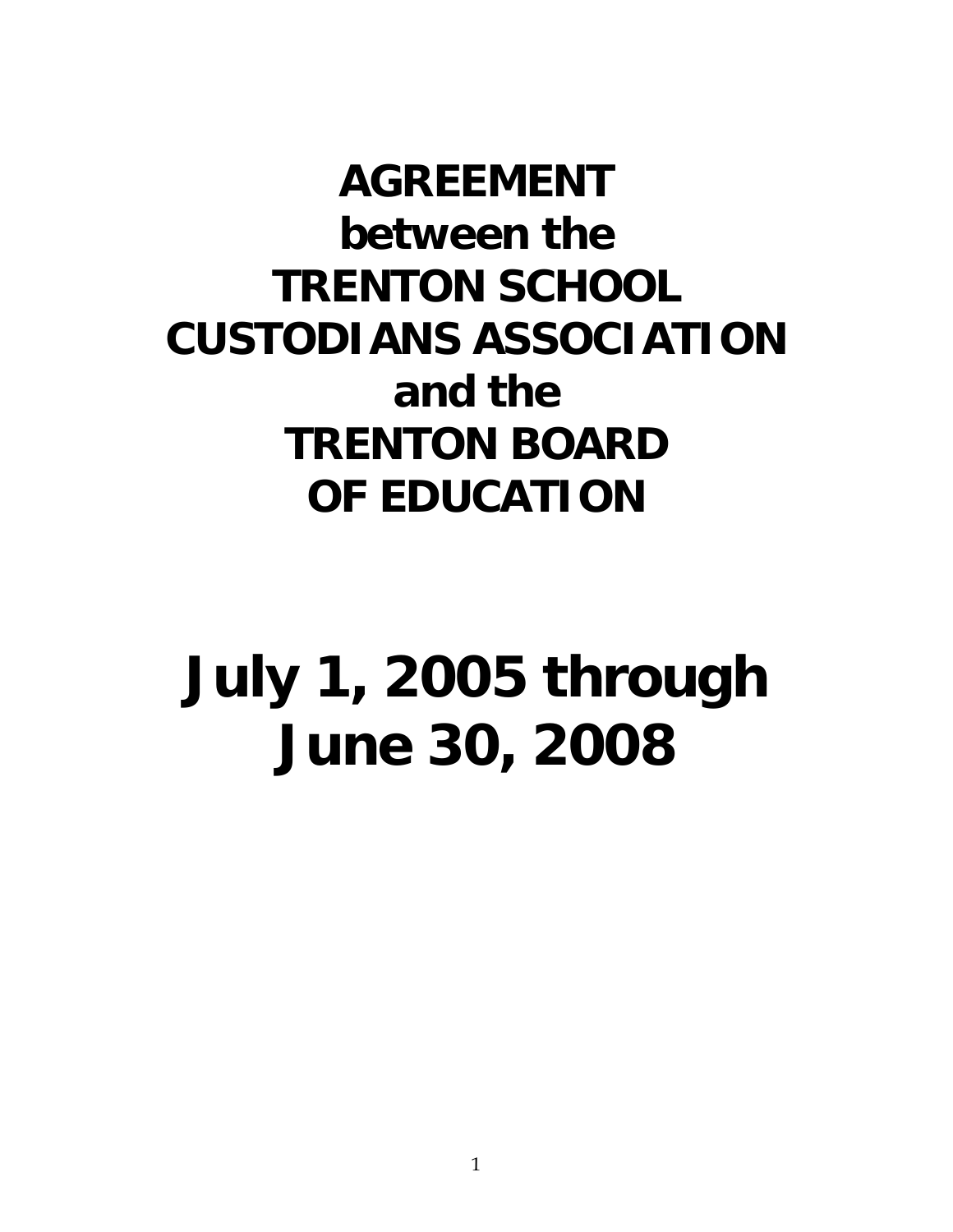# **TABLE OF CONTENTS**

|                 |              |                                        | Page |
|-----------------|--------------|----------------------------------------|------|
| <b>ARTICLES</b> |              |                                        | 3    |
|                 | L            |                                        | 3    |
|                 | П            | NEGOTIATION OF A SUCCESSOR AGREEMENT.  | 4    |
|                 | Ш            |                                        | 4    |
|                 | IV           |                                        | 7    |
|                 | V            | RIGHTS OF CUSTODIAN                    | 7    |
|                 | VI           |                                        | 8    |
|                 | VII          |                                        | 9    |
|                 | VIII         |                                        | 10   |
|                 | IX           | LEAVE POLICIES FOR PERMANENT EMPLOYEES | 10   |
|                 | X            |                                        | 13   |
|                 | XI           |                                        | 14   |
|                 | XII          |                                        |      |
| 14              |              |                                        |      |
|                 | XIII         |                                        | 14   |
|                 | XIV          |                                        | 15   |
|                 | XV           |                                        | 16   |
|                 | XVI          |                                        | 18   |
|                 | XVII         | BUILDING OPEN ON A PERMIT BASIS        | 20   |
|                 | XVIII        |                                        | 20   |
|                 | XIX          |                                        | 20   |
|                 | XX           |                                        | -21  |
|                 | XXI          |                                        | 21   |
|                 | XXII         |                                        |      |
| 21              |              |                                        |      |
| 21              | <b>XXIII</b> |                                        |      |
| 22              | <b>XXIV</b>  |                                        |      |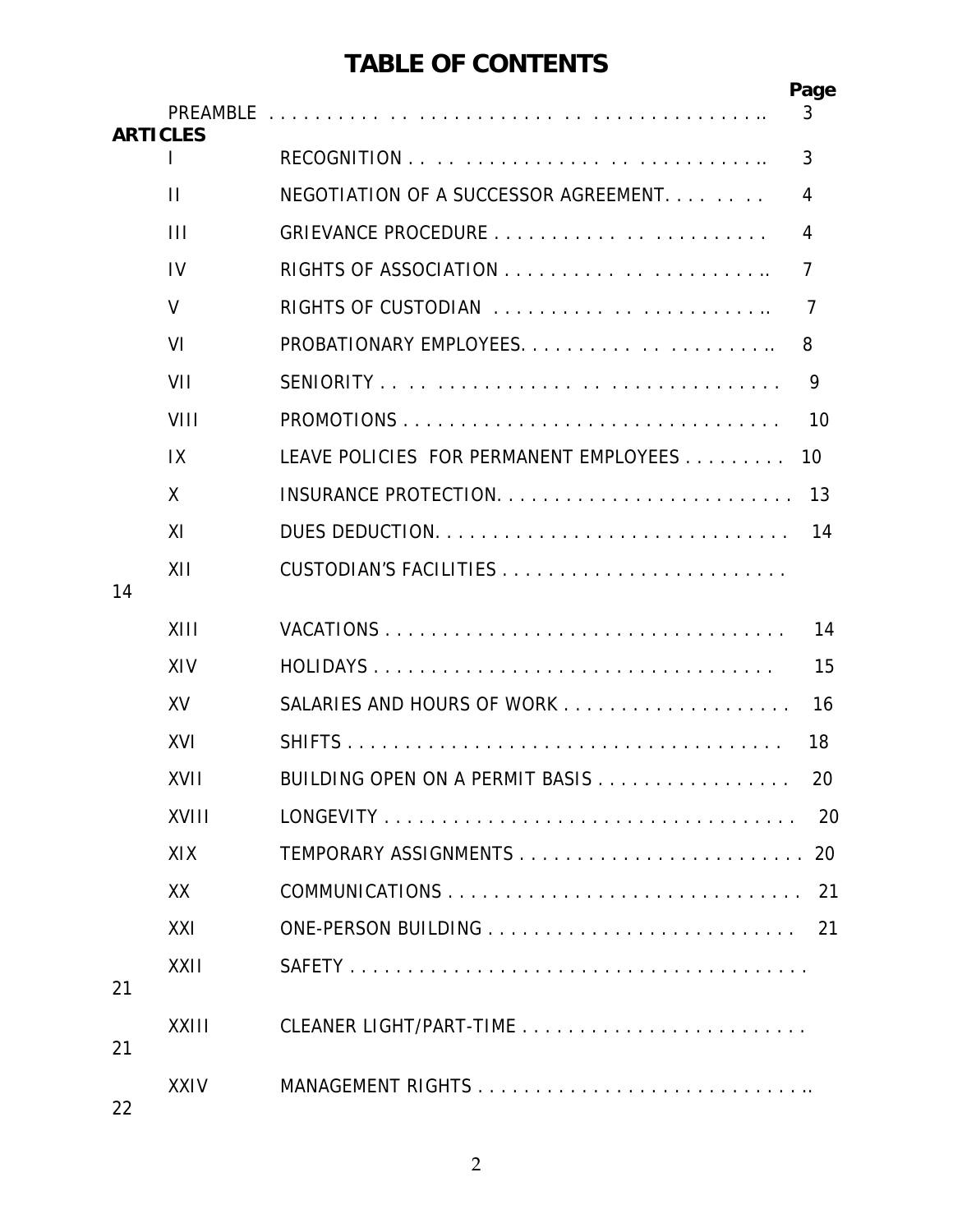| 22 | XXV  |  |
|----|------|--|
| 23 | XXVI |  |
| 25 | XXVI |  |

#### **PREAMBLE**

This Agreement entered into this nineteenth (19th) day of May, 2005 through the thirtieth  $(30<sup>th</sup>)$  day of June 2005 by and between the Board of Education of the City of Trenton, County of Mercer, State of New Jersey, hereinafter called the "Board", and the Trenton School Custodians Association, hereinafter called the "Association", and is in effect from the first (1st) day of July 2005, until the thirtieth (30th) day of June, 2008<sup>1</sup>.

#### **WITNESSETH:**

 **WHEREAS**, the Board and the Association recognize and declare that an integral part of providing a quality education for the students of the Trenton School District is the proper care and maintenance of the school and other physical facilities of the District, and

 **WHEREAS**, this primary aim is best fostered through a spirit of mutual trust and cooperation, the application of democratic processes in administration and maintenance of high morale among the custodial employees, and

 **WHEREAS**, the Board and the Association desire to effectuate the provisions of Section 19 of Article I of the Constitution of the State of New Jersey and to implement  $N.J.S.A.$  34:13A-1, et seq, as amended, and

 **WHEREAS**, the parties have reached certain understandings which they desire to confirm to this Agreement, be it

**RESOLVED**, in consideration of the following mutual covenants, it is hereby agreed as follows:

#### **ARTICLE I RECOGNITION**

 **A.** The Board agrees to and hereby does recognize the Trenton School Custodians Association as the exclusive negotiation agent for the purpose of collective negotiations in any and all matters relating to terms and conditions of employment on behalf of all employees in the classifications set forth below:

**B.** Classifications of Custodians covered in this agreement:

 Custodian Engineer--Grade 1 Custodian Engineer--Grade 2

 $\overline{a}$ 

<sup>&</sup>lt;sup>1</sup> The contract for the 2004/2005 school year consisted of a memorandum of agreement extending the July 1, 2000 through June 30, 2004 agreement for that school year with agreed upon changes in the salary guides for the 2004/2005 school year.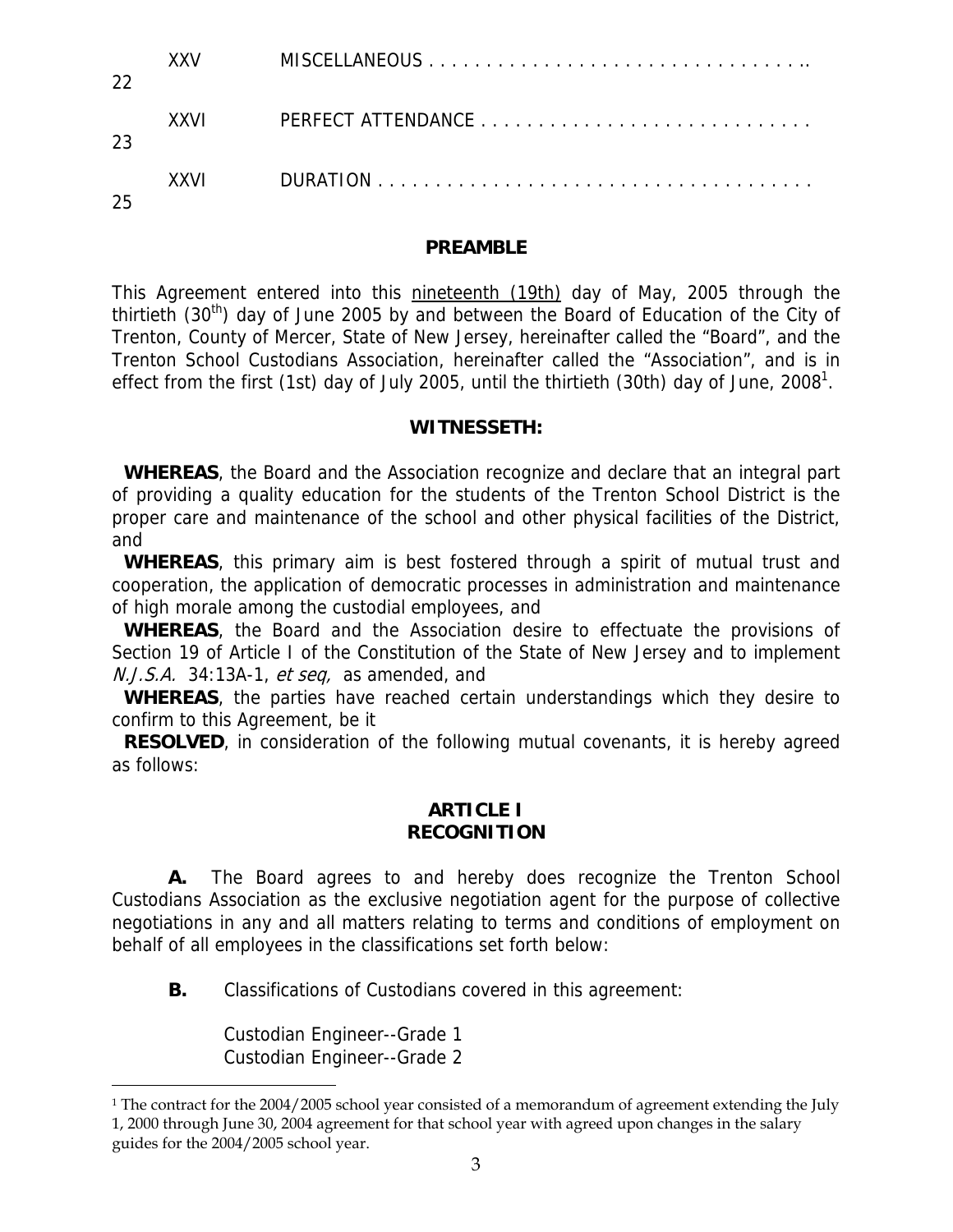Custodian Engineer--Grade 3 Head Custodian Custodian Groundskeeper Cleaner, Heavy Cleaner, Full-Time, Light Cleaner, Part-Time, Light\* Fireman, High Pressure, In Charge Fireman, High Pressure, Regular

 All above listed employees who are on approved leave of absence shall be covered by this Agreement.

 **C**. The parties agree to form a committee consisting of an equal number of representatives from each party to discuss consolidating some of the existing job titles.

#### **ARTICLE II NEGOTIATION OF A SUCCESSOR AGREEMENT**

 The parties agree to enter into collective negotiations over a successor Agreement in accordance with *N.J.S.A.* 34:13A-1, et seq., as amended, in a good faith effort, to reach agreement on all matters concerning the terms and conditions of custodial employees' employment. Negotiations shall begin at a date mutually agreed upon by the parties; however, in the absence of an agreement all efforts shall be made to begin negotiations no later than February 1, of the calendar year in which the agreement expired**.** Any agreement so negotiated shall apply to all custodial employees, be reduced to writing, be signed by the board and the Association, and be ratified by the Association and adopted by the Board.

## **ARTICLE III GRIEVANCE PROCEDURE**

# **A. Definitions**

- 1. A grievance is a claim by an employee or the Association, based upon the interpretation, operation, application or performance of the terms of this Agreement, policy and administrative decision, or relating to wages, hours, conditions of employment or any complaint, controversy, dispute
- or grievance involving a claimed breach of any of the terms or conditions of this Agreement, shall be handled in the following manner:

# 2**. Aggrieved Person**

 An "aggrieved person" is the person(s) or the Association making the claim.

#### 3**. Party in Interest**

 A "party in interest" is the person(s) making the claim and any person including the Association or the Board, who might be required to take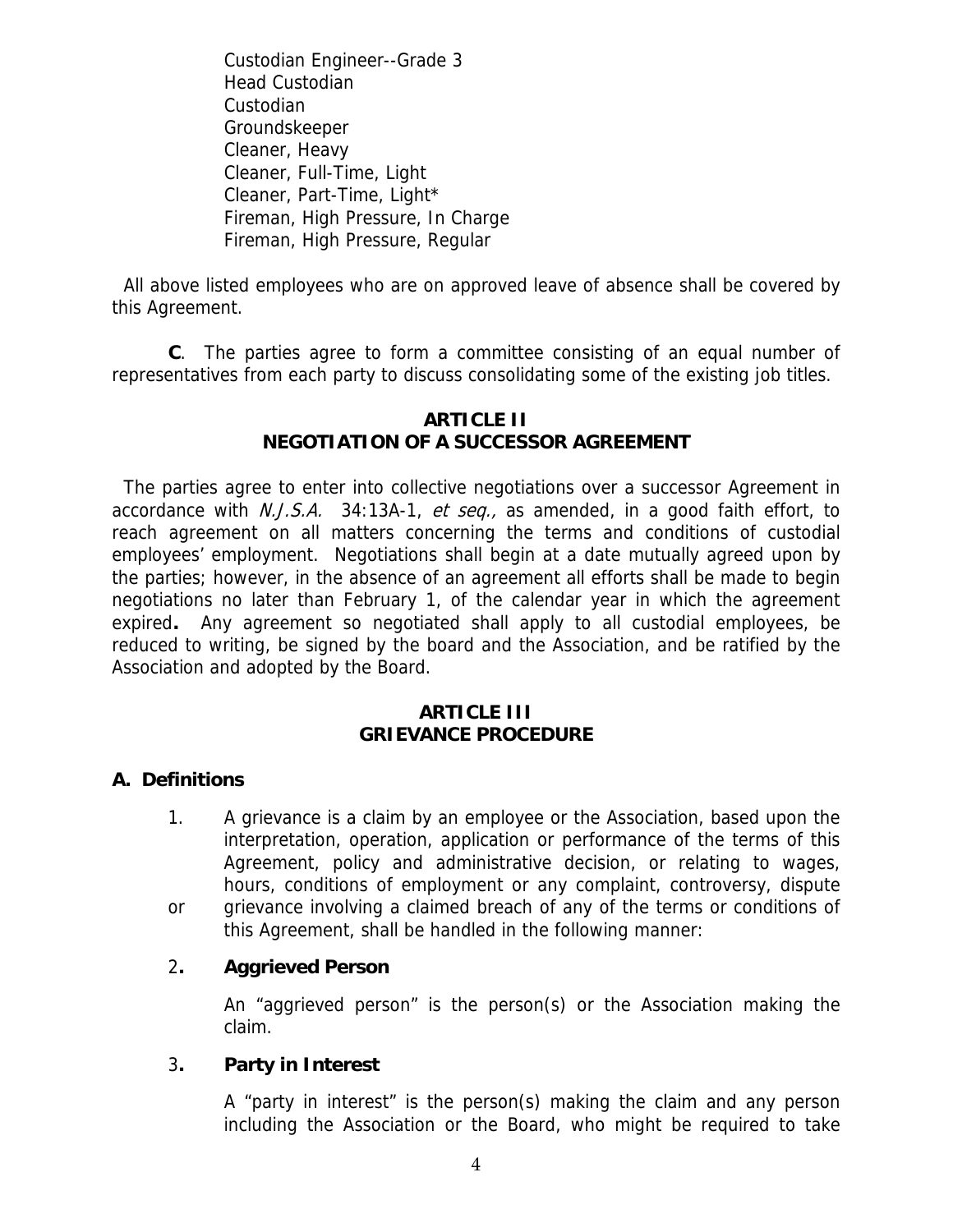action or against whom action might be taken in order to resolve the claim.

# **B. Purpose**

The purpose of this procedure is to secure, at the lowest possible level, equitable solutions to the problem which may from time to time arise affecting employees. Both parties agree that these proceedings will be kept as informal and confidential as may be appropriate at any level of the procedure.

# **C. Procedure**

# 1. **Time Limits**

 A grievance, to be considered in this procedure, must be initiated at Level One with thirty (30) calendar days after the employee knew or should have known about the occurrence. The number of days indicated at each level should be considered as a maximum and every effort should be made to expedite the process. The time limits specified may, however, be extended by mutual agreement.

# 2. **Level One -- Immediate Supervisor**

An employee with a grievance shall first discuss it with this principal or immediate supervisor, either directly or through the Association's designated representative, with the objective of resolving the matter informally. This discussion will be identified as an informal grievance and the date noted and initialed by both parties. A decision shall be rendered with five (5) work days.

# 3. **Level Two – Superintendent**

If the aggrieved person is not satisfied with the disposition of his/her grievance at Level One, he/she may file the grievance in writing with the Association within five (5) work days after the decision at Level One or ten (10) work days after the grievance was presented, whichever is sooner. Within five (5) work days after receiving this written grievance, the Association shall refer it to the Superintendent of schools, or his/her designee.

# 4. **Level Three -- Board Level**

- a. In the event that the aggrieved person is not satisfied with the disposition of his grievance at Level Two, or in the event no decision has been rendered by the Superintendent within five (5) work days after the grievance was filed with the Superintendent, he/she may request the Association to appeal the grievance to the Board, in which event the Association shall take the appeal by notifying the Superintendent, or his/her designee in writing.
- b. The Board or designated hearing officers will review the grievance with the grievant and Association representatives present solely for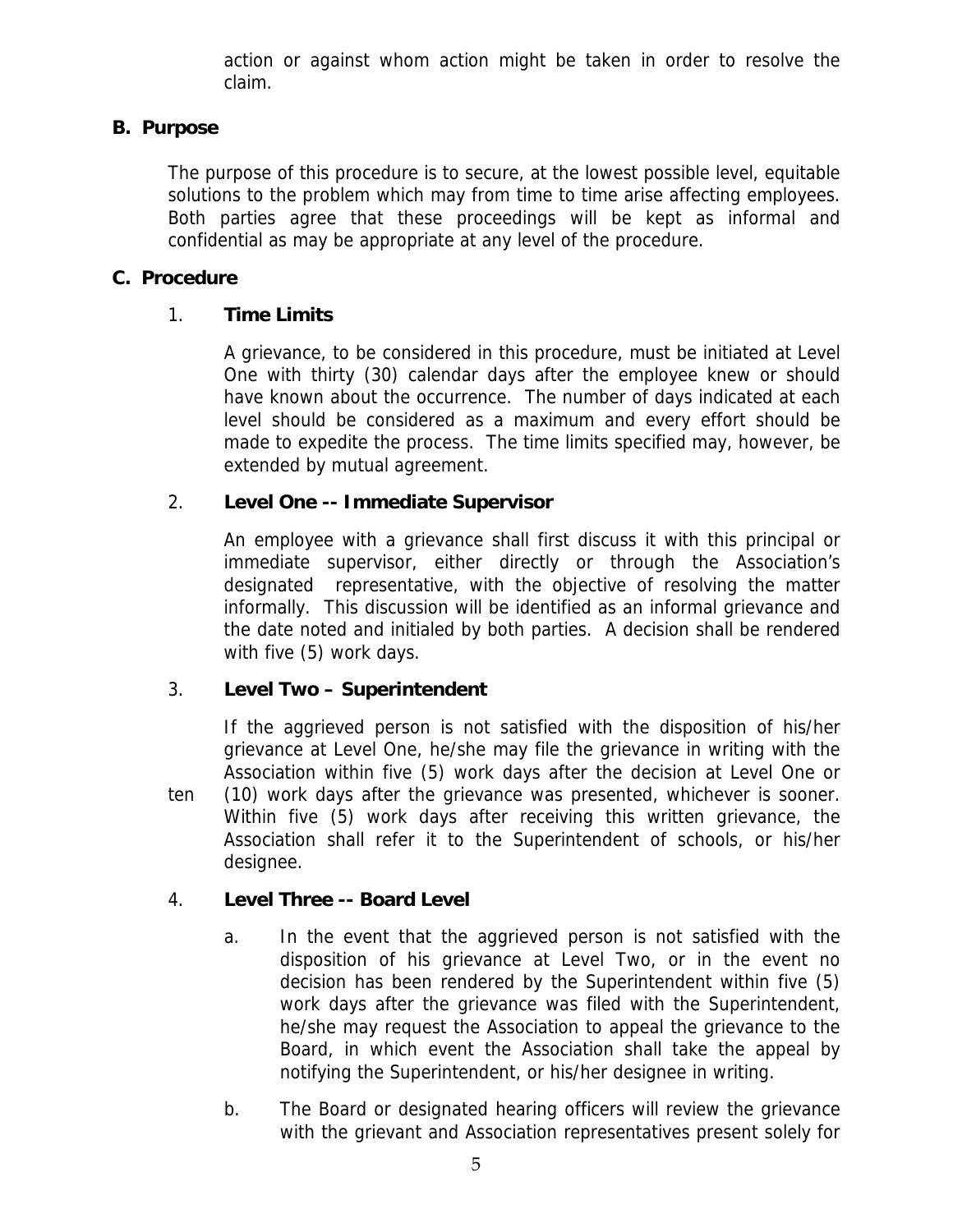the purpose of reviewing the accuracy of the facts presented. No new evidence shall be presented at this level. The hearing officer shall hold such hearing within thirty (30) work days from the submission of the appeal from Level Two and present a written recommendation to the Board within fifteen (15) work days from the date of the hearing.

 c. The Board shall render a written decision on the grievance within twenty (20) work days after the recommendation of the hearing officer is presented to the Board and a copy of each decision shall be immediately forwarded to the Association which shall notify the grievant.

 d. The Board shall not be required to hold a special meeting to comply with times specified in Level Three (a, b, c) provided that not more **than forty (40)** work days shall elapse between the filing of the grievance at Level Three and the Board's decision.

# 5. **Level Four – Arbitration**

- a. If the aggrieved person is not satisfied with the disposition of this grievance at Level Three, or if no decision has been rendered within forty (40) work days after the grievance was delivered to the Board, he/she may, within five (5) work days after the by the Board or forty (40) work days after the grievance was delivered to the Board whichever is sooner, request in writing that the Association submit the grievance to arbitration. If the Association determines that the grievance is meritorious, it may submit the grievance to arbitration within fifteen (15) work days after receipt of a request by the aggrieved person and the Board shall be so notified.
- b. The parties shall then be bound by the rules and procedures of the New Jersey State Board of Mediation or Public Employment Relations Commission in the selection of an arbitrator.
- c. The arbitrator so selected shall confer with the representatives of the Board and the Association and hold hearings promptly and shall issue his/her decision normally not later than thirty (30) days from the date of the close of the hearings or if oral hearings have been waived, than from the date the final statements and proofs on the issues are submitted to him/her. The arbitrator's decision shall be in writing and shall set forth his/her findings of fact, reasoning and conclusions on the issue(s) submitted. The arbitrator shall be without power or authority to make any decision which requires the commission of an act prohibited by law or which is violative of the terms of this Agreement. The decision of the arbitrator shall be submitted to the Board and the Association and shall be final and binding on the parties. The arbitrator shall be limited to the issue(s) submitted to him/her and shall consider nothing else.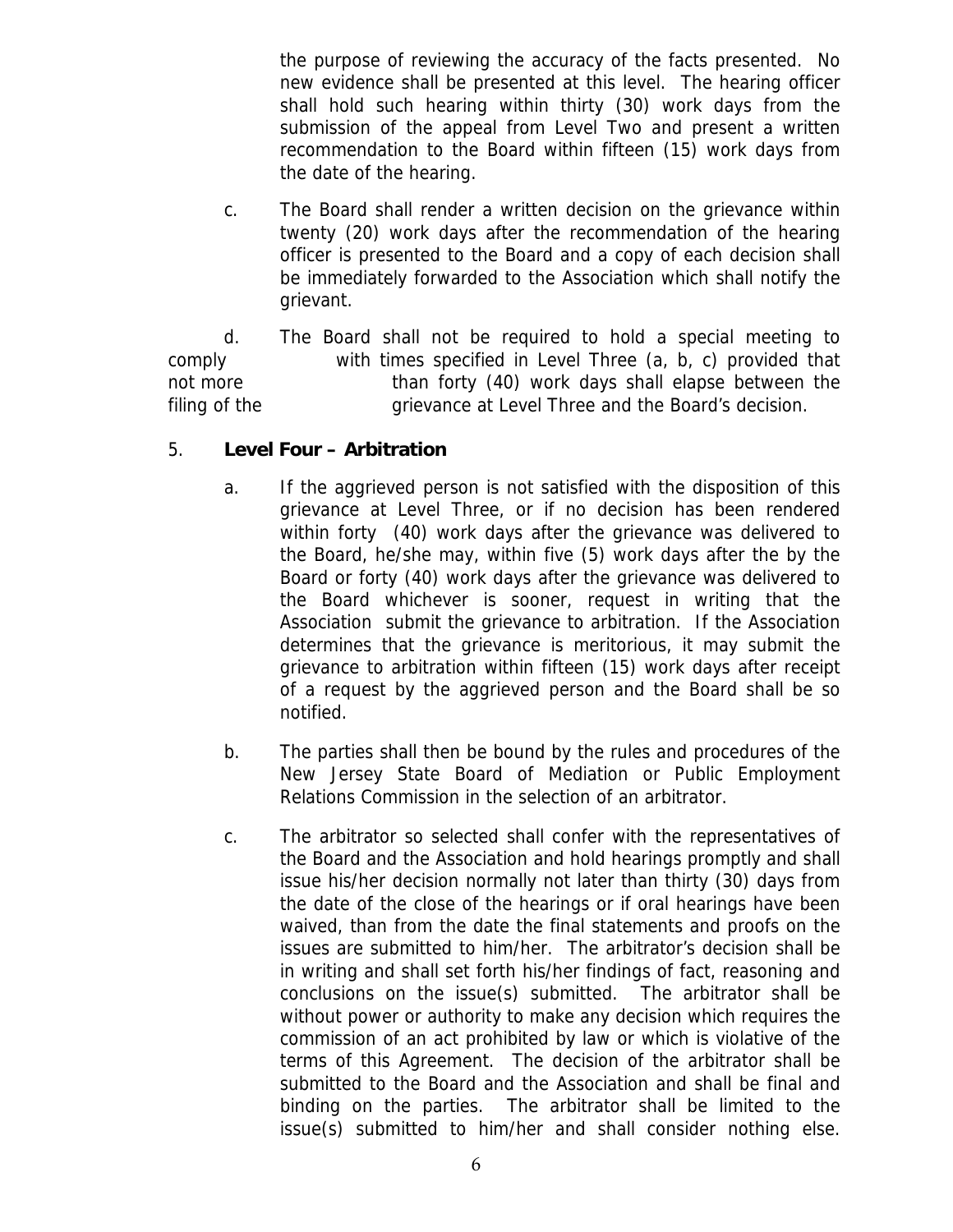He/she can add nothing to, nor subtract anything from, the Agreement between the parties.

 d. The costs for the services of the arbitrator, including per diem expenses, and actual and necessary travel, subsistence expenses and the cost of the hearing room shall be borne equally by the Board and the Association. Any other expense incurred shall be paid by the party incurring same.

# **ARTICLE IV RIGHTS OF ASSOCIATION**

 **A.** A bulletin board shall be provided in each school for the exclusive use of the Custodians Association.

**B.** Employees shall be permitted to wear their Association buttons while performing work.

 **C.** A current seniority roster of appointed custodial personnel shall be given to the Association by the Executive Administrator of Buildings and Grounds**,** annually.

 **D.** Representatives of the Association shall be permitted to transact official Association business on school property if the regular request form for permission is forwarded to the Executive Administrator of Buildings and Grounds.

 **E.** The Association and its representative shall have the privilege, with permission of the Executive Administrator of Buildings and Grounds, to use the Trenton Central High School or other school district facilities for meetings during evening hours when it does not conflict with school activities or functions. Any rejection of such request shall be explained in writing.

**F.** The Association shall have the privilege to use school facilities and equipment, including typewriters, mimeograph machines, other duplication equipment, calculating machines, and all types of audiovisual equipment at reasonable times, when such equipment is not otherwise in use. The Association shall pay for the reasonable cost of all materials and supplies incident to such use.

 **G.** The Association shall have the privilege to use the inter-school mail facilitates and school mailboxes so long as the use is not contrary to laws covering distribution of material in or on school property.

#### **ARTICLE V RIGHTS OF CUSTODIANS**

 **A.** No Board policies, instructions, or handbooks shall in any way limit the rights granted custodians in this Agreement. Any portion of any Board document that is inconsistent with this Agreement shall be ineffective.

 **B.** Custodians shall not be required to use their personnel vehicles for the transportation of persons or materials.

 **C.** Custodians shall not be assigned duties requiring their leaving their regular assigned buildings, except in the event of an emergency, without informing the custodian in charge of the building and the building principal or his/her designee.

 **D.** All custodians shall have a duty free lunch period or be paid for same at time and one-half his/her hourly rate. Custodians working first (1st Shift shall have a one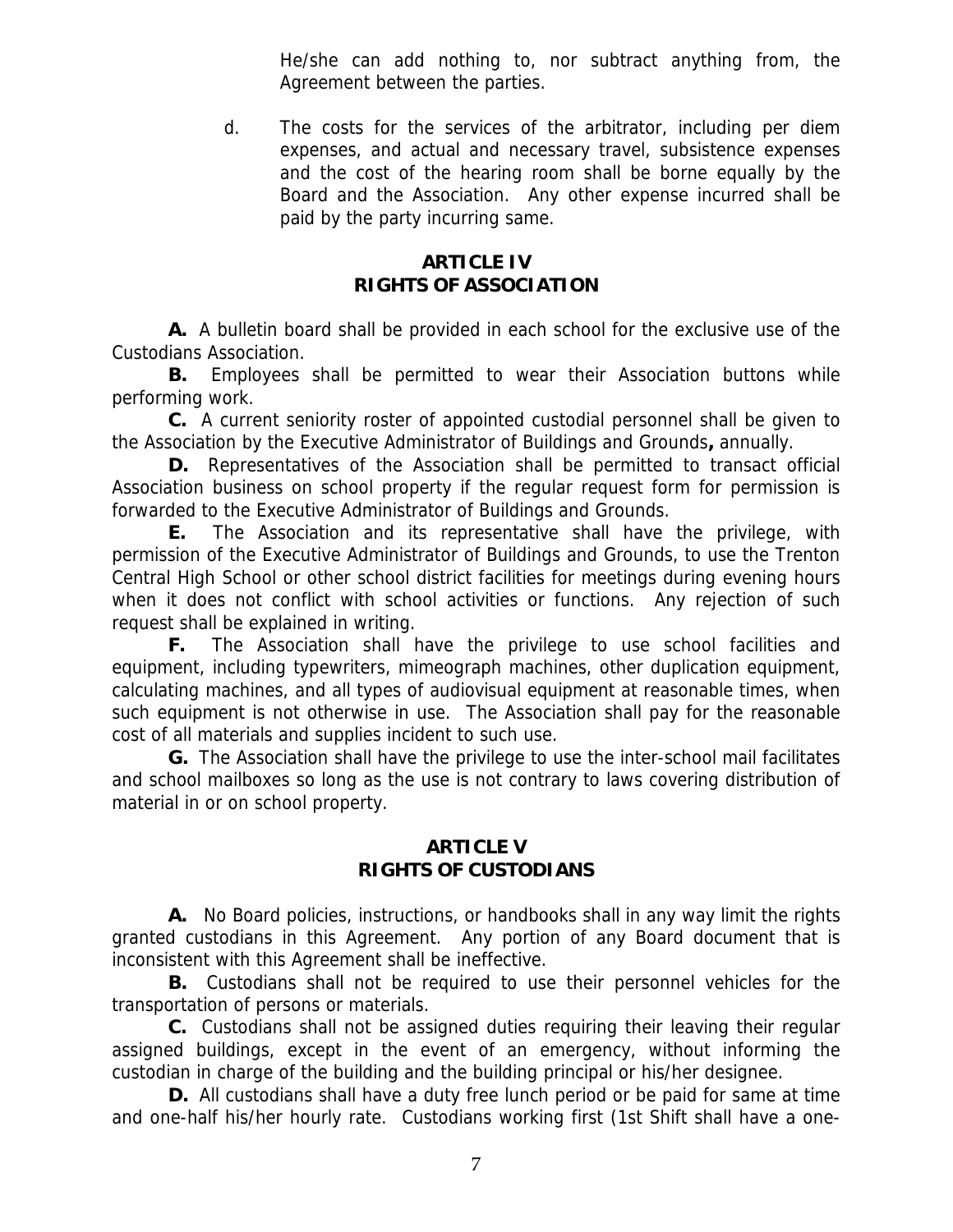hour lunch period. Custodians working second (2nd) and third (3rd) shifts shall have a half-hour lunch period.

 **E.** Custodians in charge of buildings shall report to the Executive Administrator of Buildings and Grounds, and the office of the principal before leaving the building during working hours.

 **F. 1.** Custodians shall not be required to work under unsafe or hazardous conditions or to perform tasks which endanger their health, safety or well being.

 **2. a.** The Board assumes responsibility for any assault to the custodian or his/her person while acting properly in the discharge of these duties or within the scope of his employment or under the direction of the Board or its designee.

 **b.** When absence arises out of or from such assault or injury, the custodian shall not forfeit any sick leave or personal leave. Any claim, demand, suit or judgment arising from such assault or injury shall be honored by the Board.

 **c.** The Board shall render all reasonable assistance to the custodian in connection with the incident.

 **d.** If criminal or civil proceedings are brought against a custodian alleging that he/she committed an assault in connection with his/her employment, such custodian may request the Board to furnish legal counsel to defend him/her in such proceeding. If the Board does not provide such counsel and the custodian prevails in the proceeding, the Board shall reimburse the custodian for reasonable counsel fees incurred by him/her in defending the proceeding. The hourly rate for such reimbursement shall be no greater than the hourly rate then being paid to the Board Attorney.

 **e.** The Executive Administrator of Buildings and Grounds will meet with unit representatives at least every other month to discuss unit and Board concerns.

## **ARTICLE VI PROBATIONARY PERIOD**

 **A.** All personnel filing vacancies shall be classed as probationary employees. A vacancy occurs when an employee retires resigns or is terminated by Board action. Substitutes are employees who are working in positions where there are no vacancies.

 **B. 1.** An employee filling a vacancy which requires a fireman's or boiler license, and who does not already possess such license, shall be given a period of not less than twelve (12) months to acquire that required license, during which time the employee shall fire boilers only under the direct supervision of a licensed fireman/boiler operator.

 **2.** If the employee has filled the position through promotion, and does not obtain the required license within the twelve (12) month period, the Board may extend the probationary period for up to an additional twelve (12) month, or demote the employee to his/her former title. If at the end of the extended probationary period the employee has not obtained the required license, the employee shall be demoted to his/her former title.

 **3.** If the employee filling the vacant position is a new hire, and does not obtain the required license at the end of the Initial twelve (12) month period, the Board, in its discretion, may terminate the employee, demote him/her to a position that does not require a license, or extend the probationary period for up to an additional twelve (12) months.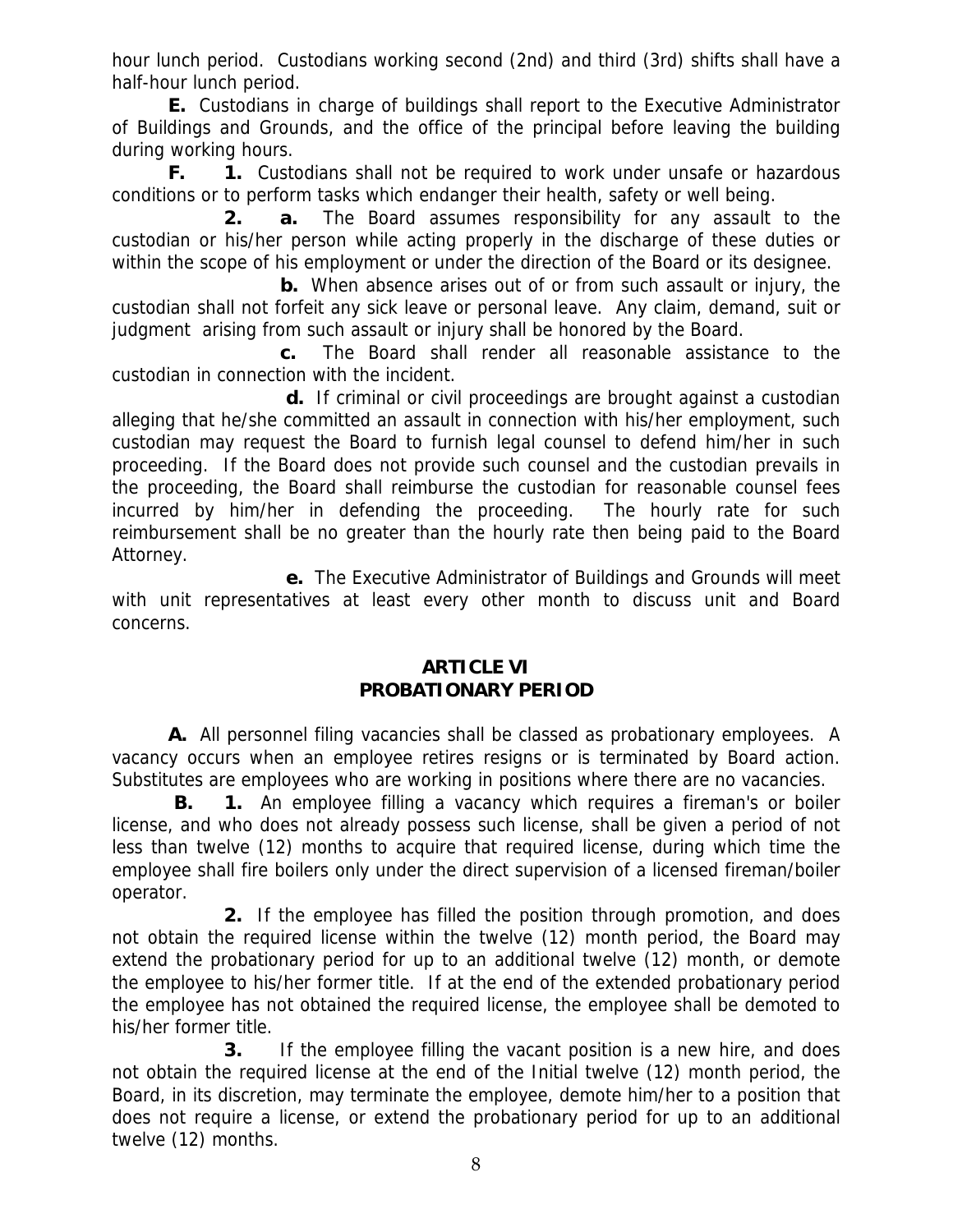**C. 1.** A probationary employee who is a new hire, and whose position does not require a license shall be permanently appointed with three (3) months of his/her date or may be dismissed. The Board may, In Its discretion, extend the employee's probationary period for up to an additional three (3) month period after which the employee shall either be permanently appointed or dismissed.

 **2.** A probationary employee who has filled the position through promotion, and whose position does not require a license or who already possess the required license, shall be appointed within three (3) months of his/her date of employment or demoted to his/her former position. The Board may, In its discretion, extend the probationary period for up to an additional three (3) months after which the employee shall either be permanently appointed to that position or demoted to his/her former job classification.

#### **ARTICLE VII SENIORITY**

 **A**.Seniority shall be defined as service by employees of the school district in the collective bargaining unit covered by this Agreement from the date of hiring. An employee shall lose all accumulated seniority only if he/she resigns and is subsequently rehired.

 **B.** Any anticipated or planned reduction in force shall not be implemented or take effect without thirty (30) days prior notice to the Association and the individual involved.

 **C.** In the event of a unit reduction in force, employees shall be laid off in the inverse order of seniority of the employees in the unit.

 **D.** Recalls from layoff shall be accomplished in the inverse order of layoff. There shall be no recall rights three (3) years after the date of the employee's layoff.

 **E.** During a period of up to twenty-four (24) months notice of recall to work shall be addressed to the employee's last known address by certified mail, return receipt requested. Within the time limits stipulated by statute, from receipt of such notice of recall, the employee shall notify the personnel administrator, in writing, whether or not he/she desires to return to such work, he/she shall forfeit all of his seniority and all rights to recall. If he/she indicates that he/she desires to return to the work involved in the recall notice, then he/she shall report for such work within ten (10) days from the date he/she receives the recall notice or within such period of time as is set forth in a written extension of time.

 **F.** Seniority shall not be accumulated during the period of layoff. Upon recall the appointed employee shall be entitled to the seniority accumulated at the date of layoff.

 **G.** Any employee having ten (10) years or more service in the system and/or seven years in the same job title shall automatically go to maximum pay. This provision applies only to employees hired prior to July 1, 2000. All employees hired after July 1, 2000 will move through the steps of the salary guide applicable in their job title consistent with the normal annual increment practices otherwise applicable to employees in this unit.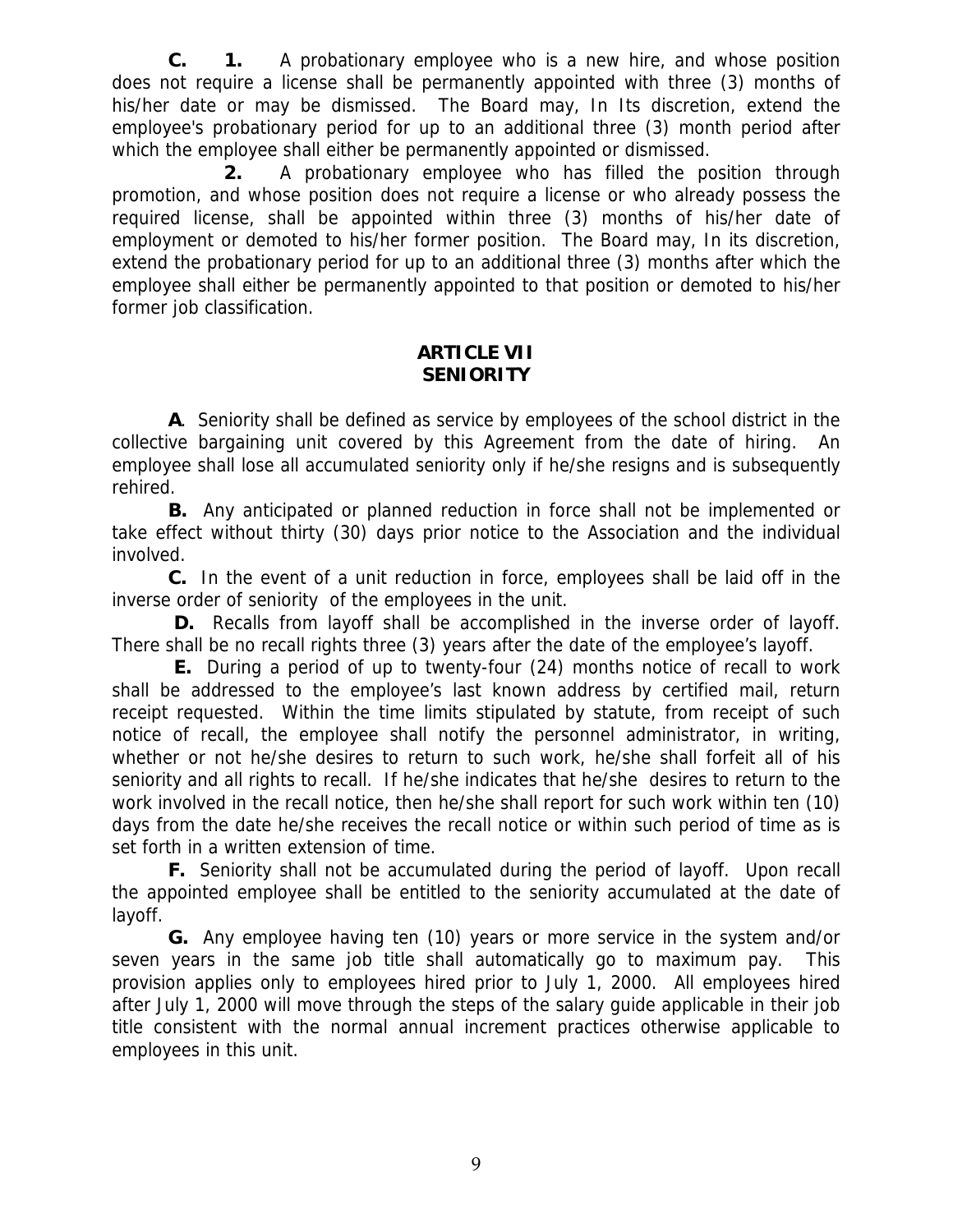#### **ARTICLE VIII PROMOTIONS**

 **A.** Notice of all vacancies within the unit shall be prepared and sent out to all work locations by the office of the Human Resources. Such notices shall be posted on the official custodian bulletin board at least ten (10) working days before the deadline for submission of applications. A copy of each such notice shall be sent to the Association.

 **B.** An eligible custodian who desires to apply for the advertised job vacancy shall submit his application in writing to the personnel administrator within the time limited specified in the notice. All applications shall be acknowledged in writing by the office of the personnel administrator. The building principal or designated administrator shall sit on the screening committee for new custodians or custodial promotions within their building.

 **C.** The successful applicant shall be notified of this selection by the personnel administrator, stating the effective date and salary of his new position. The Association shall be notified of the identity of the recommended candidate which notice could take the form of the receipt of the Board agenda by the Association President prior to the Board meeting at which action on the recommendation is taken.

 **D.** The rate of compensation of promoted employees shall be three promotional increments higher on the current guide and then the employee moves to that step on the guide for the new title which is closest to, but not less than the salary determined by the movement or the minimum of the new position, whichever is higher.

#### **ARTICLE IX LEAVE POLICIES FOR PERMANENT EMPLOYEES**

#### **A. Sick Leave**

 Custodians shall be allowed eighteen (18) days for leave because of personal illness per year. The unused portion of such leave at the end of any year shall be cumulative. No person shall be allowed to accrue more than fifteen (15) sick days per year. See, NJSA 18A:30-7. Any person who commences employment after the first day of the contract year, shall have his/her sick leave prorated based upon the portion of the contract year remaining.

#### **B. Illness in Immediate Family**

 Up to a total of three (3) days per year shall be allowed for illness in the immediate family, with no loss of pay. Immediate family shall mean spouse, child, parent, brother, sister, or other relative living in the same household. The unused portion of such leave at the end of any year shall be cumulative and included in accumulated sick leave for purposes of payment upon retirement pursuant to Section J of this Article. The maximum amount payable In Section J is not increased.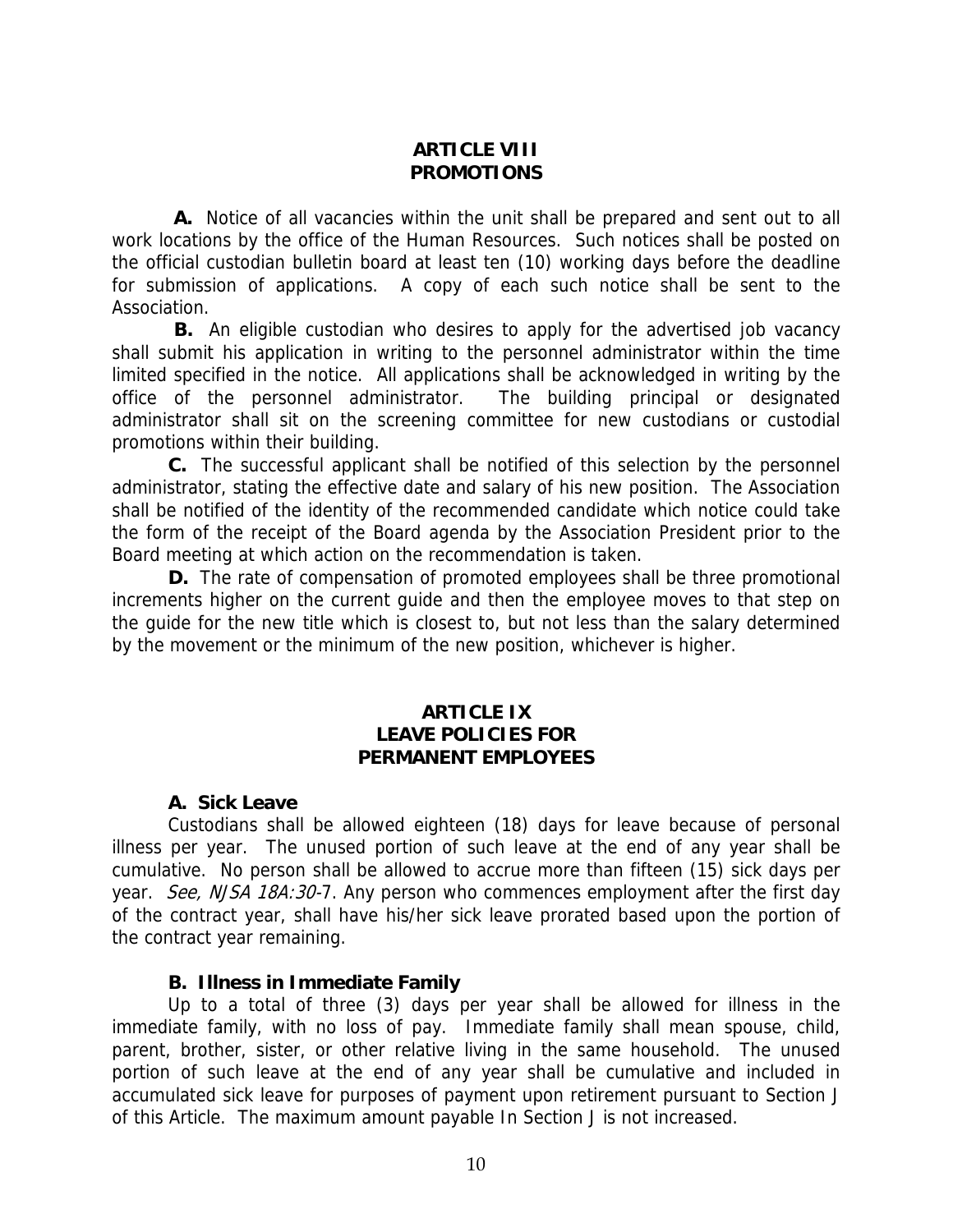# **C. Death in Family**

 All appointed employees shall be allowed five (5) consecutive days without loss of pay at the time of death in the immediate family. Immediate family shall mean spouse, child, parent, brother, sister, or other relative living in the same household at the time of death.

## **D. Death of Others**

 With the approval of the Superintendent of Schools an appointed employee shall be allowed a total absence of one (1) day with no loss of pay per year for each death of others. This day may not be accumulated for any other purpose**.** 

#### **E. Personal Business or Religious Holidays**

 Three (3) days per year shall be allowed for either personal business or religious holidays. Personal business days shall be approved in advance by the Executive Administrator of Buildings and Grounds. Personal business/religious days not used in any year may be added to accumulated sick leave for calculation of retirement benefits under J below. They may not be accumulated for any other purpose.

## **F. Court Order**

 Absence by reason of subpoena shall result in no deduction from salary, provided the subpoena is filed with the Business Administrator, except where the employee is a party to the suit, in which case full deduction shall be made.

## **G. Jury Duty**

 Employees subpoenaed for jury duty shall receive full pay, less the fee received for such service.

#### **H. Leave of Absence**

 A furlough, with loss of pay, may be granted by the Board of Education for a period of three (3) months, after which another leave period of three (3) months may be applied for. After six (6) months an appraisal shall be made by the Executive Administrator of Buildings and Grounds, before any further extension is granted. Final approval of such action is required by the Board of Education.

# **I. Return from Leave**

 Custodians returning to work after an authorized leave of absence shall be returned to the same or similar position that they held at the time said leave was commenced.

#### **J. Retirement Benefit**

 At the option of the custodial employee, after fifteen (15) years of service and upon retirement or death, accumulated sick leave may be taken in a case settlement at the rate of one (1) day's pay for every three (3) days of accumulated sick leave. Reimbursement under this paragraph may not exceed \$18,000.00 for any employee. Employees who, as of July 1, 1991, have accumulated sick leave which, if reimbursed hereunder, would result in payment in excess of \$15,000 shall have their maximum reimbursement hereunder capped at the number of days accumulated as of July 1, 1991.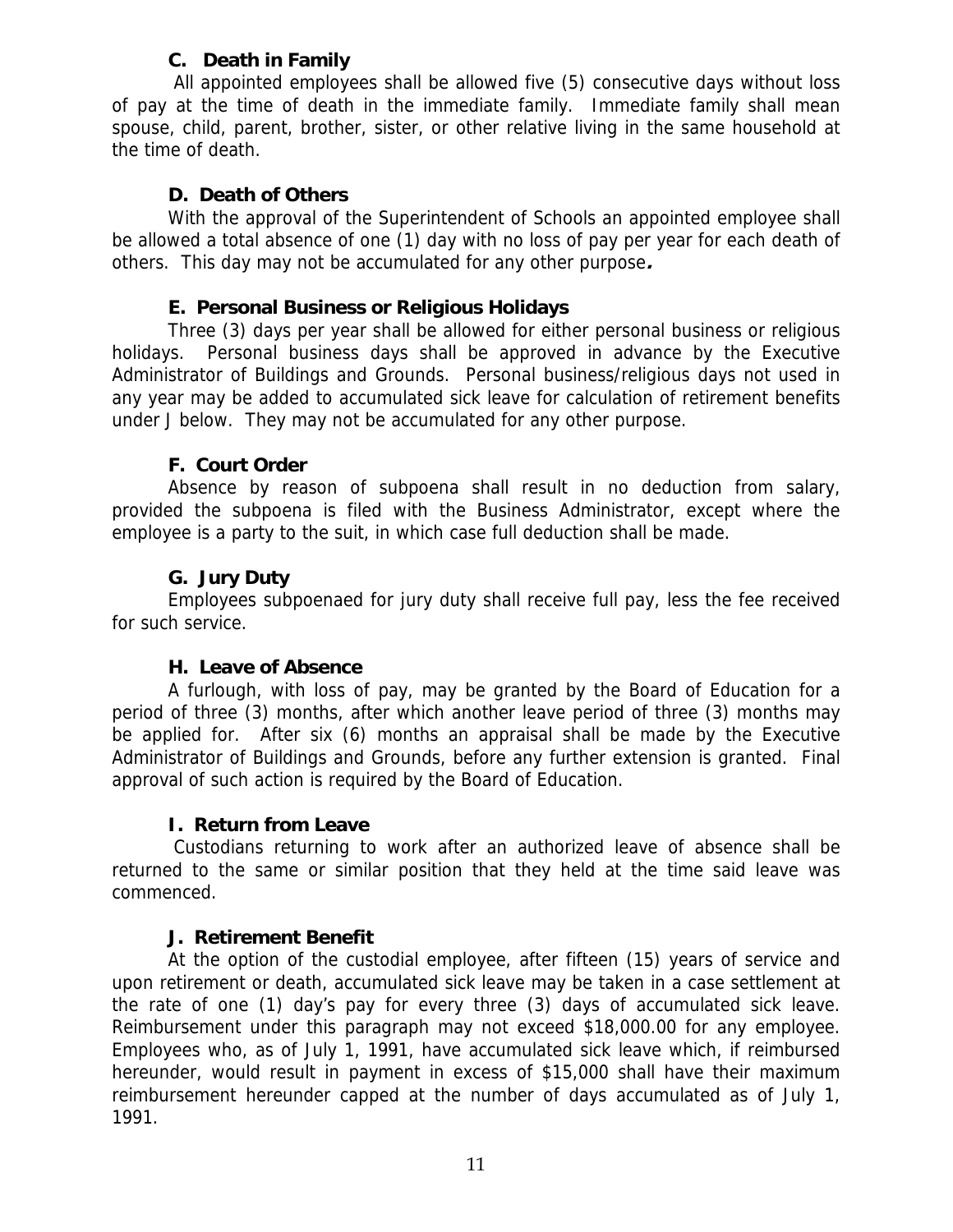## **K. Maternity/Paternity Leave**

 Any employee shall, upon request, be granted a leave of absence without pay, for maternity purposes or adoption of a child for a period of not more than two (2) years. However, health insurance benefits will be paid by the Board for the first year with COBRA benefits offered to the employee for the second year**.**

 Any pregnant employee shall be entitled to continue working as long as she is physically able to do so, and to return to her duties when physically able. At the beginning of the seventh (7th) month of pregnancy, the employee's personnel physician shall issue a certificate stating that the employee is physically able to continue her duties. Concurrence of the personnel physician and the school medical director may be required by the Board to establish the initial date of the maternity leave.

 Any employee adopting an infant child may receive similar leave which shall commence upon receiving *de facto* custody of said infant. The employee requesting such leave as stated above shall indicated a tentative return-to-work date on a leave request form provided, and reconfirmation of such return-to-work date shall occur at least thirty (30) days prior to such return.

## **L. Payment of Sick Leave for Service-Connected Disability**

 Any custodian absent because of injury by accident arising out of and in the course of his employment, compensable under the Workers' Compensation benefits, as provided by the statute and as covered by Worker' Compensation Insurance and as defined in N.J.S.A 18A:30-2.1.

#### **M. Policy for Part-time Cleaners**

 Realizing the necessity for maintaining sanitary conditions in all of its schools, and expecting its Manager, Buildings & Grounds, to be aware of matters which rightly fall under his administrative supervision, the Trenton Board of Education agrees that the following procedure for obtaining substitute services for part-time cleaners shall be enforced, contingent upon availability of funds. The officers of the Custodians Association will, upon request, be informed about the status of the funds available for part-time cleaner substitutes.

 1. If a part-time cleaner remains absent from work for two (2) consecutive days, the head custodian of the building may, at his discretion, on the second day of absence, call in substitute employee from a list of substitutes approved by the Manager, Buildings & Grounds, and by the Trenton Board of Education.

 2. If a part-time cleaner is absent for four (4) consecutive days, and if a substitute has been engaged for three (3) of the (4) consecutive days, the Manager, Buildings & Grounds, must be consulted about the advisability of engaging a substitute cleaner beyond the fourth (4th) consecutive day.

 3. Only in the event that a head custodian is unable to obtain the services of a substitute under the provision of paragraphs 1 and 2 above, he may, after consulting with the Manager, Buildings & Grounds, offer existing permanent personnel, on a rotating basis, the option of working additional hours equal to the time that a substitute should have worked had one been available.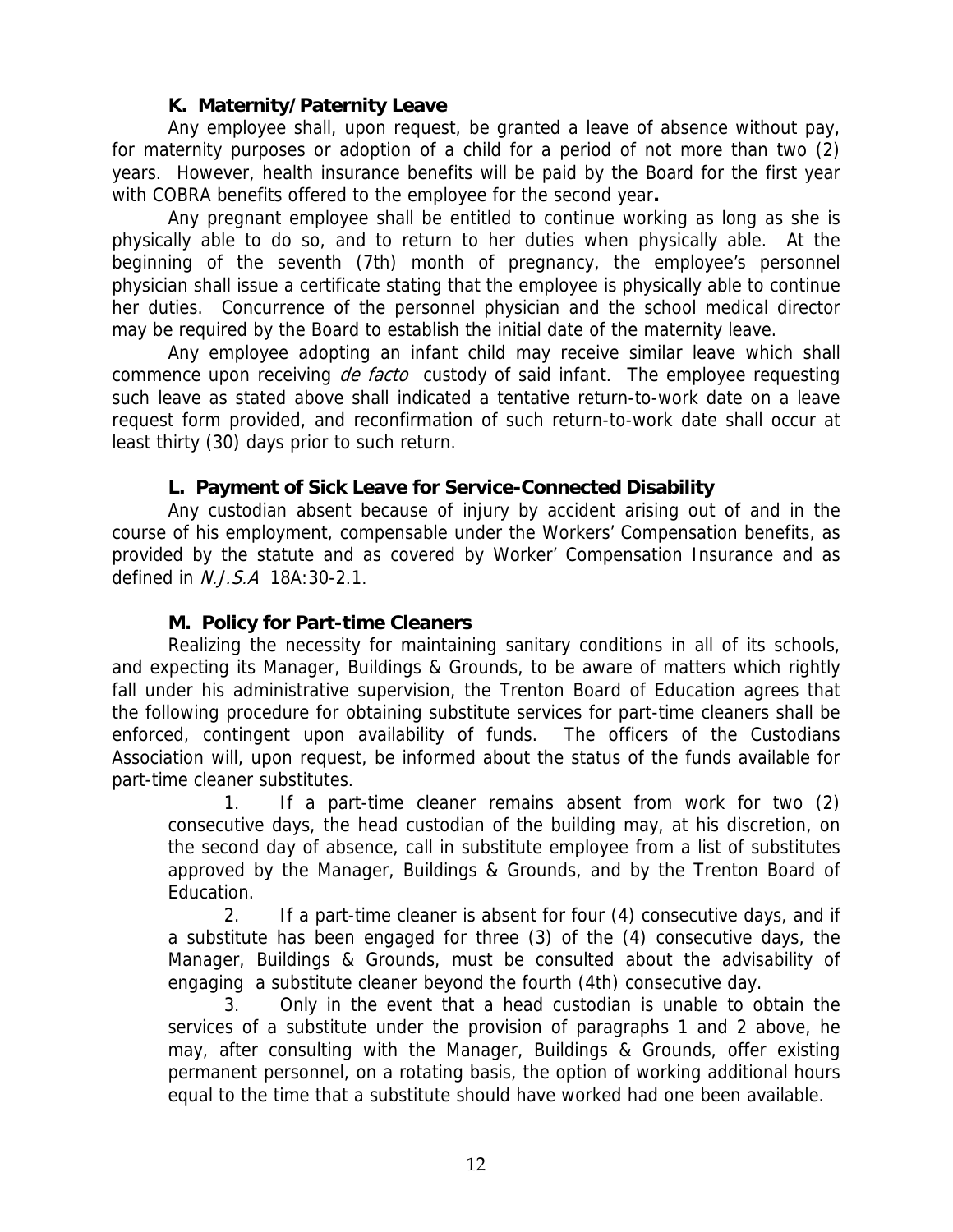#### **ARTICLE X INSURANCE PROTECTION**

 **A.** During the term of this Agreement the Board shall pay the full family coverage for all existing health benefits for all employees in this unit, including new employees, and their dependents. In the event the Board enters the State Health Benefits Plan, all employees In this unit will then be covered and receive medical benefits pursuant to the State Health Benefits Plan with the following additions:

 **1.** Any employee who takes advantage of the waiver provision as of the beginning of the 2004/2005 school year will be paid the same money that they would have otherwise received under the waiver provision. It is understood that under the State Health Benefits Program all District employees must be covered by the State Health Benefits Plan.

 **2.** Given that the dependent coverage under the State plan is to age twenty-three (23), whereas under the Trenton Board plan it was to age twenty-five (25), the Trenton Board will pay the cost of COBRA benefits for any employee whose dependent children is still covered under the dependent policy at age 23, and would have continued to be eligible as a dependent under the plan but for the fact that they had reached their twenty-fourth (24th) birthday. The Board will provide the employee with the appropriate form to apply for COBRA benefit for that dependent child, and the Board will pay the cost of maintaining coverage through the insurance plan as long as the dependent child is eligible to maintain coverage through the State Health Benefits Plan under COBRA, or until the end of the calendar year during which the dependent child reaches his/her twenty-sixth (26th) birthday. If less expensive health benefits can be obtained by the dependent child through the college, the dependent will obtain those benefits and the Board will reimburse the employee for its cost of those benefits.

 **3**. Coverage for employees under Delta Dental Plan of NJ, Inc., (50-100 plan) (formerly N.J. Dental) or Dental Services Organization., (Eastern Dental); no deductible.

 **4**. A \$10.00 co-pay prescription insurance plan for name brand and \$5.00 co-pay for generic brands, with oral contraceptives \$0 for mail-order prescriptions through Blue Cross-Blue Shield beginning in October 27, 1997.

 **5**. If an employee waives health insurance or prescription insurance, such employee shall receive 50% of the health and/or prescription premium of their current plan coverage. Employees that choose the cash option must reapply each year. Proof of other coverage must be submitted with each request for the cash option. If newly hired employees waive health insurance coverage, they shall receive 50% of the lowest cost plan. All waivers are subject to the provisions of the Section 125 Addendum.

 **B.** It is the parties understanding that employees who retire from the district with 25 or more years of credible service in the State Pension System or on a disability retirement receiving health benefits in retirement from the State as part of their pension benefit. However, in the event that such employee does not receive those health benefits, then their health benefits at retirement shall be provided pursuant to the following provisions:

 **1**. For any employee who retires at age 55 or older with 25 years of service in the District. The Board shall pay the premium for individual coverage under the New Jersey Blue Cross Hospital Service Plan and the New Jersey Blue Shield Medical Surgical Plan (PACE) including Rider J and Medi-Group, Unlimited Major Medical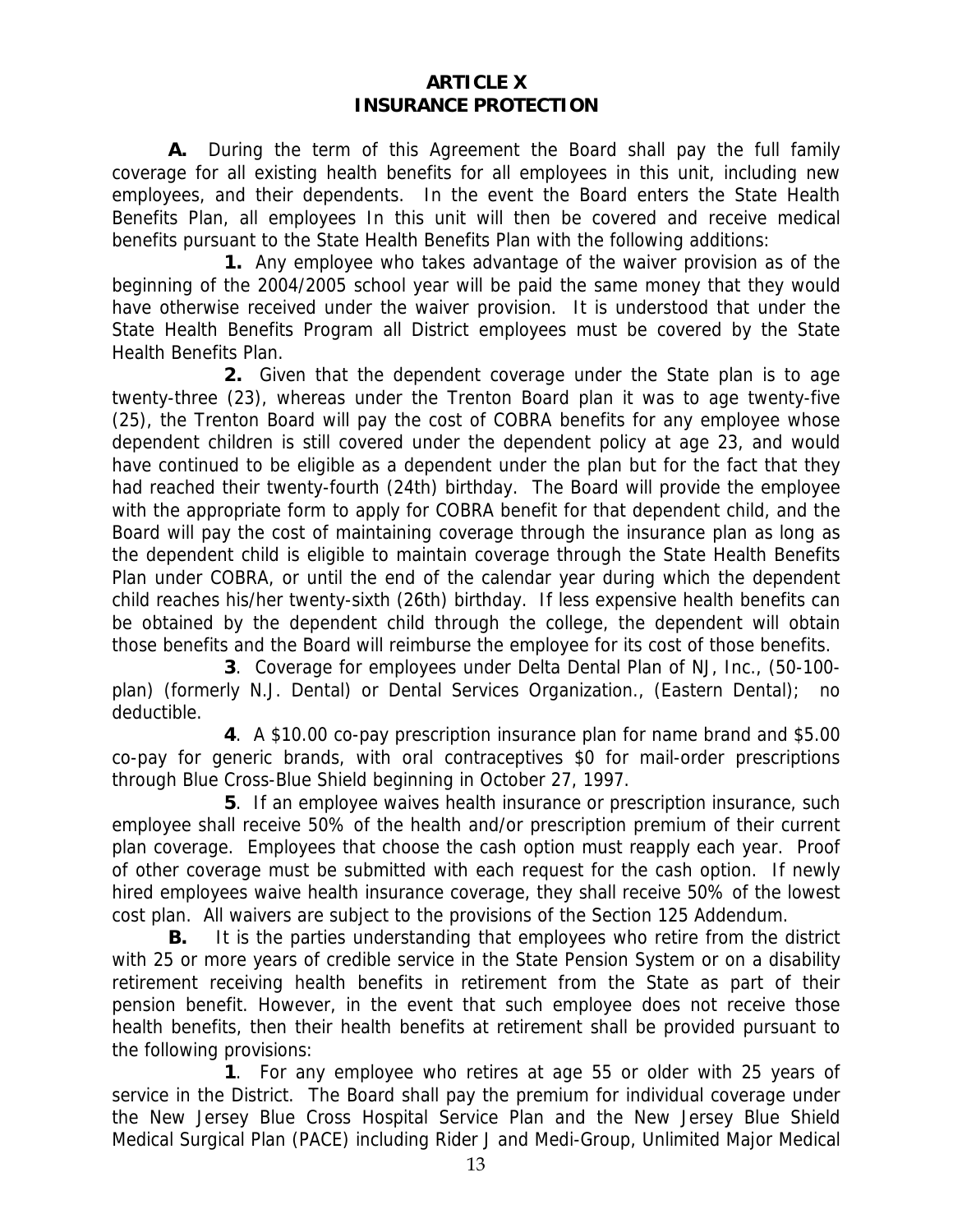coverage with New Jersey Blue Cross/Blue Shield with expenses in excess of \$2,500.00 submitted to major medical paid at the rate of 100%; until eligible for Medicare.

 **2.** Any employee who retires shall be allowed to remain as part of the group plans provided by the Trenton Board of Education. The employee shall be responsible for payment of the group rates, except as provided for the B.1. above.

## **ARTICLE XI DUES DEDUCTION**

 The Board agrees to deduct from the salaries of custodians, dues for any one or combination of Associations as said custodians individually and voluntarily authorize the Board to deduct. Such deductions shall be made in compliance with *N.J.S.A.* 52:14-15.9e and under rules established by the State Department of Education. Said Moines together with current records of any corrections shall be transmitted to such person as may from time to time be designated by an Association by the fifteenth (15th) of each month following the monthly pay period in which deductions were made. The person designated shall disburse such monies to the appropriate association(s).

 Each of the associations shall certify to the Board, in writing, the current rate of its membership dues. Any association which shall change the rate if its membership dues shall give the Board written notice prior to the effective date of such change.

# **ARTICLE XII CUSTODIAN FACILITIES**

 All custodians shall have available to them in each new building, or addition to present buildings, the following facilities, provided such are economically and physically/structurally and/or materially possible.

- 1. Employees shall have appropriate adult toilet facilities**,** lockers, wash basins, mirrors, tables, chairs, bulletin boards, and electrical outlets. Each room shall be well lighted with controlled hea**t** and ventilation.
- 2. Custodial facilities now in effect shall remain in effect, if practicable. However, each work location shall have, for the use of the custodian in charge of the building, an office furnished with a desk, chair, filing cabinets, telephones, electrical outlets, bulletin boards, locker and storage cabinets.
- 3. No custodial facilities shall be located in the boiler room.
- 4. Adequate storage areas in convenient accessible locations shall be provided for storage of custodial supplies and equipment.

# **ARTICLE XIII VACATIONS**

 **A.** All appointed custodians shall be granted annual vacations with pay, as set forth in sub-section B of this Article.

 **B.** For full-time and part-time (4 hours/day) employees, paid vacations shall be granted pursuant to the following schedule:

After 1 month up to and including one (1) year - 1 day per month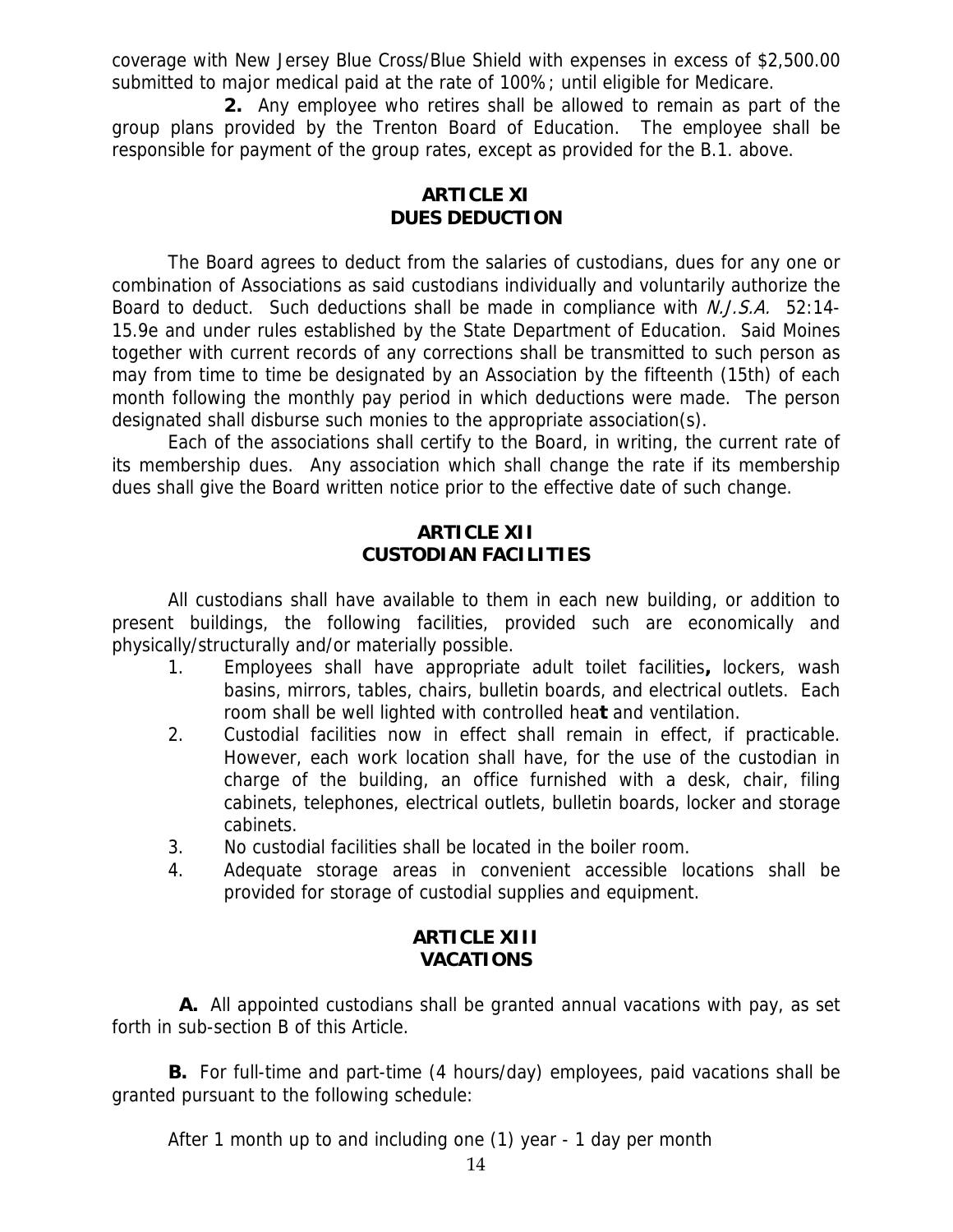Beginning 2 years to 8 years - 12 working days Beginning 9 years to 15 years - 15 working days Beginning 16 years to 20 years - 20 working days Beginning 20 years or more - 25 working days

 For purposes of establishing length of service for vacation allowance, the anniversary date which is the date of hire shall determine all vacation leave, the years of service of such employee prior and subsequent to the adoption of this Agreement shall be used.

 **C.** The summer vacation period shall be from the first day following the closing of school to the last day preceding the opening of school.

 **D.** For the purposes of pressure of business on a specific need of the Board of Education, the Executive Administrator of Buildings and Grounds, shall have the right to designate the period during which time the aforesaid vacation leave shall be granted.

 If, in any calendar year, the vacation or any part thereof is not granted by reason of pressure of business such vacation period or parts thereof not granted shall accumulate and shall be granted during the next succeeding calendar year only. Any such carried over vacation days not used during said next succeeding calendar year shall be lost. Employees have the option to be paid for any unused vacation days not used because the board would not approve the vacation within that school year. Payment shall be made In January of the next calendar year immediately following the year in which the vacation cannot be used.

 **E.** Custodians whose retirement is effective before the end of the school year shall receive their full vacation for the fiscal year providing they have worked more than six (6) months of that year.

 **F.** A custodian entitled to three (3) or more weeks vacation shall take two (2) weeks vacation during the school vacation period, the remaining vacation time due shall be taken at his convenience, excluding the Christmas and Easter cleaning periods, with the approval of the Executive Administrator of Buildings and Grounds.

 **G.** The estate of any custodian who dies before the end of the school year shall receive the deceased's full vacation allowance for the fiscal year, providing the custodian had worked more than six (6) months of that year. If six (6) months have not been worked, the vacation schedule in sub-section A of this Article shall apply.

# **ARTICLE XIV HOLIDAYS**

 **A.** The employees covered by this contract shall be entitled to 18 paid holidays, which holidays shall be mutually agreeable to the Board and the Association. Of those 18 holidays two (2) shall be a floating holidays to be taken by each employee on a day mutually agreeable to the employee and the Executive Administrator of Buildings & Grounds and on days which will not interfere with the needs of the Board. It is agreed that no more than two (2) days of work will be added during the Christmas holiday period. Either of the two floating holidays may be taken prior to the Christmas holiday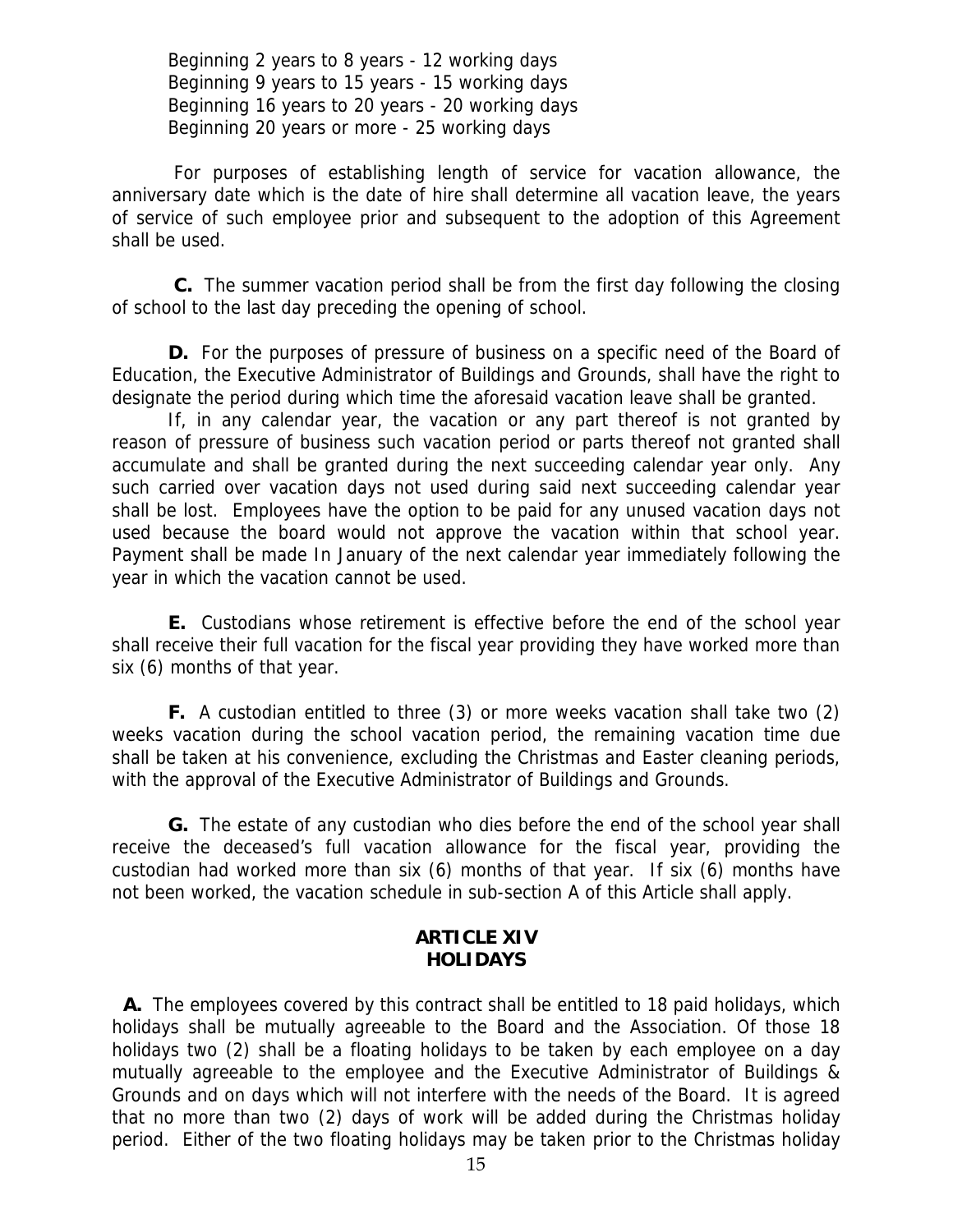period; and no more than one (1) floating holiday may be taken during the period after the Christmas holiday but before Spring break. In order to qualify for one (1) of the two (2) floating holidays, the employee must work all of the scheduled days during Christmas Holiday.The second floating holiday may not be taken until after the Spring Recess; and that floating holiday may only be taken if the employee has worked all the scheduling days of work during the Spring recess.An employee shall have the option of being paid for the two (2) floating holidays. Additionally, if the employee cannot take either of the two floating holidays, because a day could not be agreed upon, then the employee will be paid for the unused floating holidays in the first pay period in July of the new school year.

 If Veteran's Day falls on the weekend, the holiday shall be provided to all employees on either the preceding Friday or the following Monday, the choice of the day to be made by the Board.

 **B.** Prior to the acceptance of the school calendar, the Association shall be consulted and it recommendations shall be given consideration of inclusion in the calendar.

 **C.** The Unit may be granted holidays, on those days designated as NJEA days, with the approval of the Executive Administrator of Buildings and Grounds. Any employee required to work on NJEA days shall be granted time off, without deduction from salary, equal to that time worked on NJEA days. Such time off shall be taken with the approval of the Executive Administrator of Buildings and Grounds, and shall be taken within the contract year in which the custodian worked on NJEA days.

# **ARTICLE XV SALARIES AND HOURS OR WORK**

 **A.** The salaries of all employees covered by this Agreement set forth in Appendices, attached here to and made part hereof.

 **B.** The hourly rate of full-time employees shall be determined by dividing their current annual salary by 2,080 hours. The hourly rate of cleaner, light employees shall be determined by dividing their current salary by 1,040 hours.

 **C.** The regular work week for full-time custodial employees employed on the day shift shall be forty (40) hours. The regular work day shall be eight (8) consecutive hours exclusive of lunch hours for full-time day shift employees, and the hours of work for such employees shall be between 6:00 am and 4:30 pm. All hours after eight (8) hours per day shall be paid at the rate of one and one-half (1 1/2) times the employee's hourly wage.

 The regular work week for part-time custodial employee shall be twenty (20) hours. The work day shall consist of four (4) hours.

 The regular work week for full-time custodial employees who work the second (2nd) and third (3rd) shifts shall be thirty-five (35) hours. The regularly work day shall be seven (7) consecutive hours exclusive of one half (1/2) hour for lunch. All hours after seven (7) hours per day shall be paid at the rate of one and one-half (1 1/2) times the employee's hourly wage. It is understood that the hourly wage and annual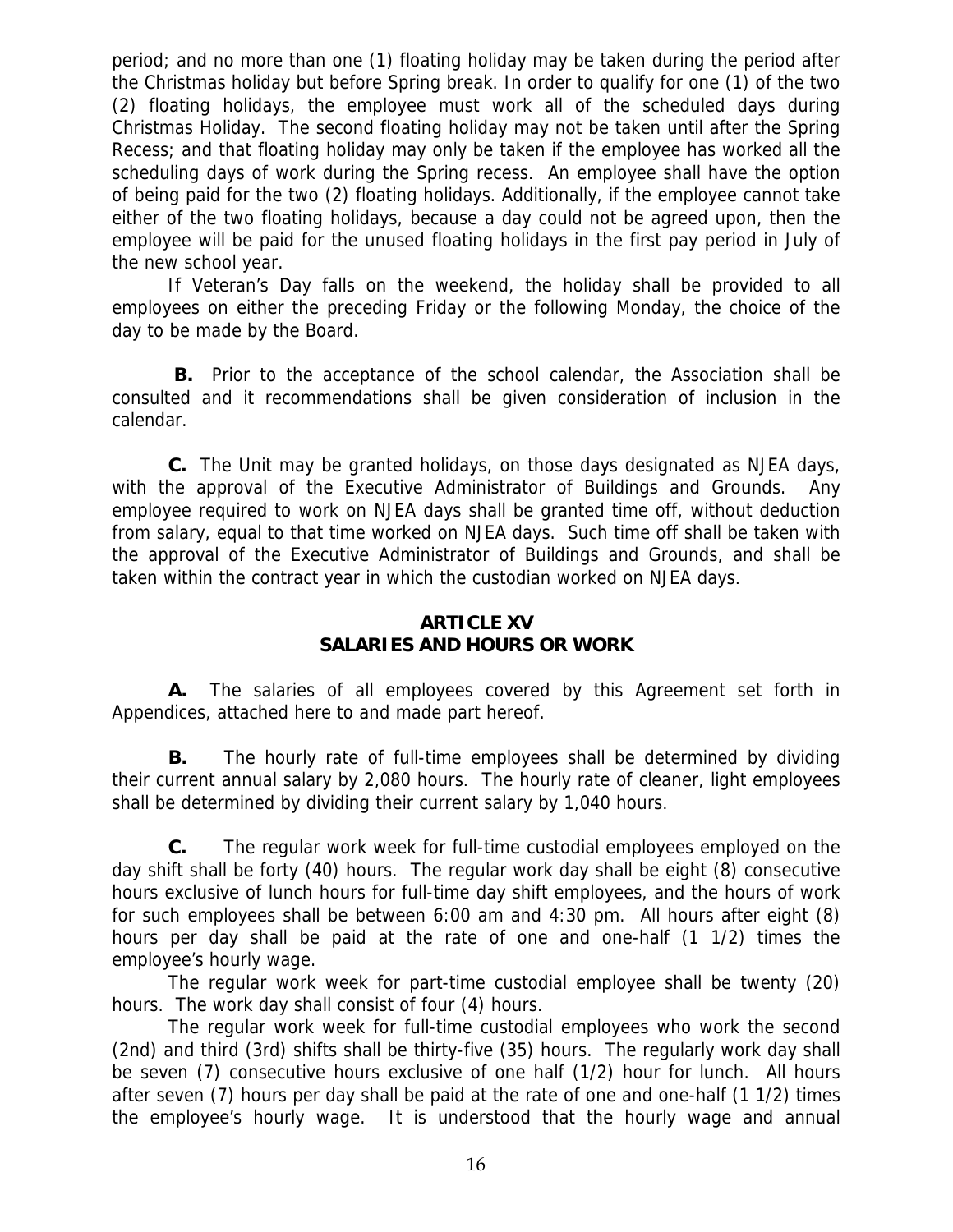compensation for full-time day custodial employees notwithstanding that they work a seven (7) hour day.

 **D.** Any employee called back to work at other than his regular hours or on a day designated a holiday under this contract shall be paid for a minimum of three (3) hours at the rate of one and one-half (1 1/2) times his regular hourly wage on weekdays and Saturdays and at two (2) times his regular hourly wage on Sundays.

**E.** Paychecks shall be issued on the  $15<sup>th</sup>$  and last day of the month. When either of the 15th or last day of the month fall on a weekend or holiday employees will receive their paychecks on the last workday immediately preceding the weekend or holiday.

 **F.** The high pressure fireman at Trenton Central High School shall be paid a differential of (\$.20) per hour for the second and third shifts.

 **G.** Work performed by part-time custodial employees after four (4) hours on a weekday shall be paid at the rate of one and one-half (1 1/2) times the employee's regularly hourly wage.

 **H.** A third shift will be created at the High School and only at the high school unless the parties agree to create third shifts at other schools. Employees shall be assigned to the third shift in the manner other positions are filled pursuant to this contract.

 **1.** As part of the creation of the third shift for the purpose of cleaning floors at the High School, Main Campus; however, if an event is scheduled at the high school which concludes after 10:00 p.m., the employee working on the third shift may be assigned additional duties to clean up after the event.

**2.** The individual in charge of that shift will be given the job title of Custodian Engineer Grade 2 and paid pursuant to that salary guide. If an individual move from a position other than Custodian Engineer Grade 2 to be placed in charge of the third shift, the individual will move from his/her current step on the salary guide for his/her current title to the step on the Custodian Engineer Grade 2 salary guide determined pursuant to Article VIII, Promotions, Section D.

 **3**. Five Custodians/Groundskeepers positions on the third shift at the high school and paid pursuant to the Custodian/Groundskeeper salary guide. In addition those individuals shall receive a fifty (.50) cent per hour shift differential which will be added to their base salary, and shall become part of their regular compensation for as long as they work on the third shift.

 **I.** Cleaner-lights, both full and part-time, heavy cleaners, or any other employee who is not required to have a Fireman's license as part of their job qualifications, who obtains their Fireman's license, shall receive an annual stipend of three hundred dollars (\$300.00) added to their pay, until such time that the employee is permanently promoted to a position which requires the Fireman's license.

**J.** The Custodian/Groundskeeper job title is a job title for salary purposes. Time spent performing the duties of either Custodian or Groundskeeper shall be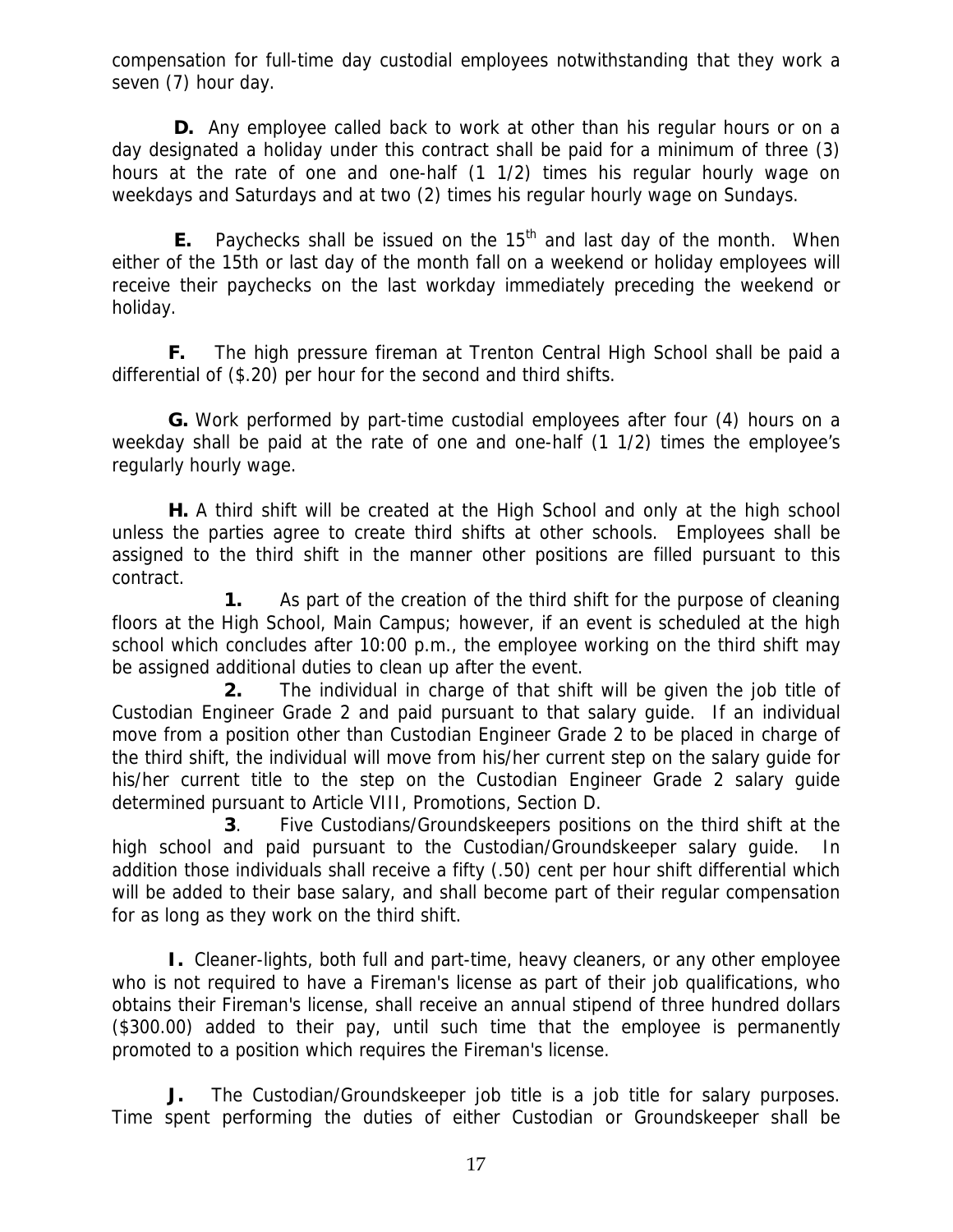counted as creditable service for advancement through the steps of the salary guide, including where applicable the 7/10 provision of Article VII, Section C.

 **K.** The Custodian Engineer/Grade 1 job title is included within the Salary Guide column for the Fireman High Pressure in Charge and the Custodian Engineer/Grade 2. However, it is understood that the Custodian Engineer/Grade 1 shall receive a \$3,000 stipend above the salary that he/she would receive on that Guide. This stipend shall be included as part of the employee's regular compensation, and paid as part of their regular pay checks during the period of time that an individual holds that title.

 **L.** The Custodian/Groundskeeper who are in charge of one (1) of the buildings in the High School Complex are to receive an additional one-thousand dollars (\$1,000) annual stipend to be added to their base salary and paid as part of their regular compensation as long as they are in charge of one (1) of the buildings at the High School Complex.

 **M.** Whenever an employee is entitled to pay increase (such as an increase associated with a promotion, step movement or other similar salary increase), or a salary bonus (such as perfect attendance), the Board shall make every reasonable effort to have that salary adjustment implemented in the employee's paycheck within forty-five (45) days of its effective date.

#### **ARTICLE XVI SHIFTS**

 **A.** The Board shall have the right to create a second shift. The purpose of the creation of this second shift shall be to facilitate keeping schools open for after-school activities, to permit the schools to be used for other educational and community purposes, and to facilitate the cleaning of schools during non-school hours.

 **B.** On or before July 1st of each school year, the Board shall provide the Association with a list of those schools which will have a second shift for the ensuing school year. No school which has not been identified on the said list shall have a second shift during that year.

 **C.** In any school in which a second shift is instituted, the full-time employees working the second shift shall work a thirty-five (35) hour week and a seven (7) consecutive hour work day exclusive of a half hour (1/2) lunch period. The seven hour day shall be worked between the hours of 2:30 pm to 10:00 pm, unless the employee working the second shift, the head custodian assigned to that school, the Executive Administrator of Buildings and Grounds, and the principal of that school all agree to a different hourly schedule for that second shift employee.

 **D.** It is the understanding of both parties that the Board has a goal of eliminating the position of part-time cleaner lights through attrition. No one will lose their job as a result of the 2nd and 3rd shifts.

**E.** The hours and shift assignments of employees shall be established annually; and the employees shall receive notice of their assignment by July 1st of each year,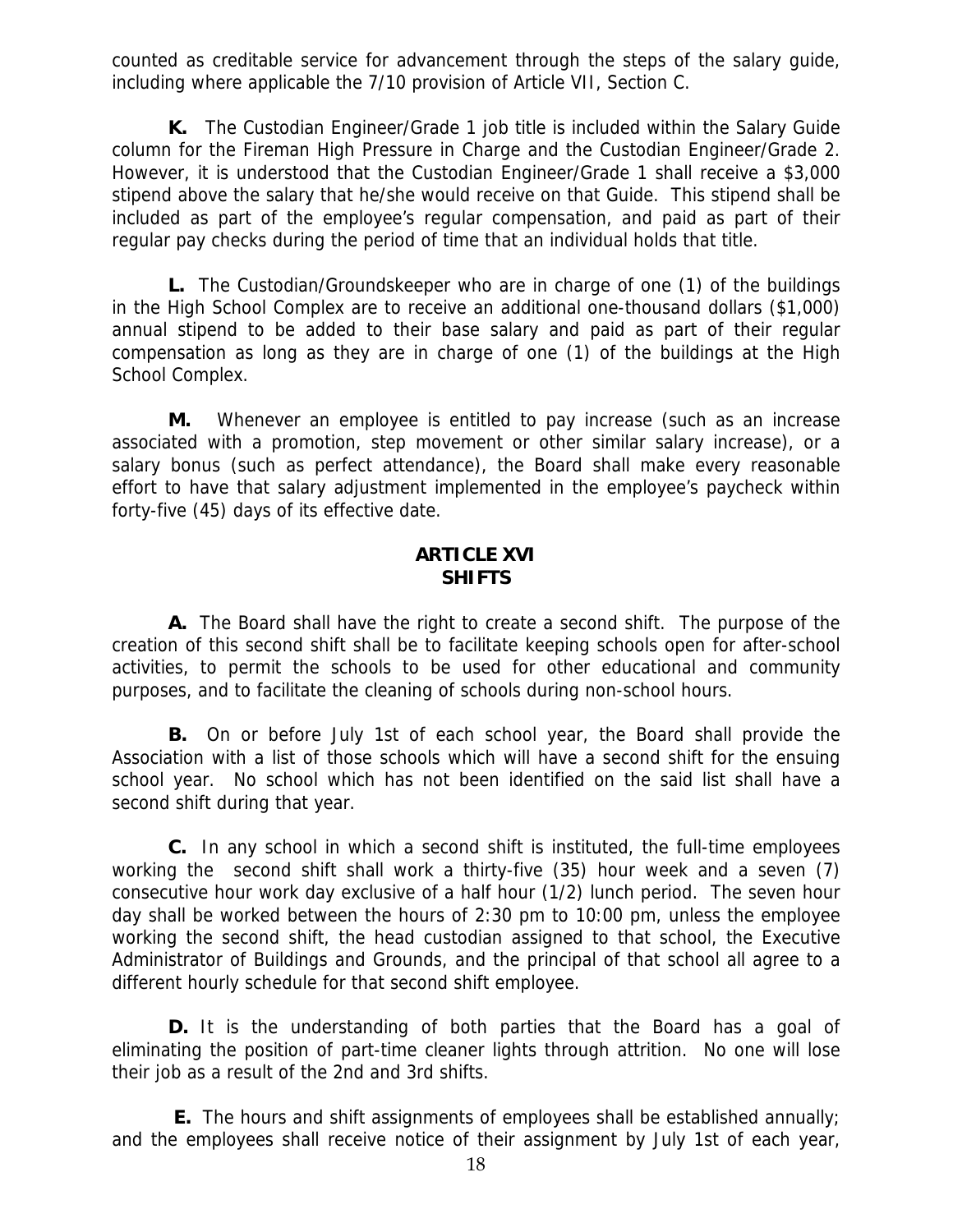and that assignment and hours will not be changed, without the mutual consent of the employee and the Executive Administrator of Buildings and Grounds, during the course of that school year, except in the case of an emergency. No notice need be given to those employees who do not have a change in their hours and/or shift assignment for the employees who do not have a change in their hours and/or shift assignment for the ensuing school year.

 **F.** The hours of part-time custodial employees may be scheduled between 6:30 am and 8:00 pm according to the building needs. However, the specific hours shall be established in the manner set forth in paragraph E above.

 **G.** Notice of all vacancies in full-time positions, including those vacancies created by the institution of a second shift shall be posted in the manner set forth in Article VIII, Section A.

 **H.** Current part-time employees, assuming they have the requisite qualifications, shall be given priority for any full-time positions, including second shift positions, before any employee is hired from outside the District. If a part-time employee is hired for a full-time position, that employee will retain all seniority rights in their new position.

 **I.** In order to facilitate the employment of current employees in full-time positions, including the second shift, the Board agrees to pay the tuition and costs of the required manual (up to the amount charged at either Mercer County Community College or Mercer County Vocational High School), for any employee, full or part-time, who desires to obtain their fireman/boiler operator license. Any full-time employee who obtains their fireman/boiler operator license, and who does not hold a position equivalent to, at least, an custodian classification, shall be reclassified to his/her equivalent step on the custodian salary guide. Any part-time employee who has obtained his/her fireman/boiler license, and who subsequently becomes a full-time employee shall automatically be placed on the equivalent step of the custodian salary guide. If an employee who has had his/her tuition and cost of books paid by the Board does not successfully pass the course, the Board will obtain reimbursement for the cost of tuition and books by withdrawing those monies from the employee's paycheck.

 **J.** Assignment, transfer or reassignment to the second shift will be based on seniority rights. Volunteers will be solicited before any employee is involuntarily assigned to the second shift. If insufficient qualified employees volunteer, then the Executive Administrator of Buildings and Grounds may assign employees. The method of assignment shall be a joint committee which will be created with equal representation from the Board and the Association. The purpose of this committee shall be to review and develop a method of selection for second shift employees and to review on an ongoing basis the implementation of the second shift. After full implementation of the 2nd shift, the committee will be discontinued but not before the expiration of this contract. This implementation should be carried out in a manner consistent with site-based management.

## **ARTICLE XVII BUILDING OPENING ON A PERMIT BASIS**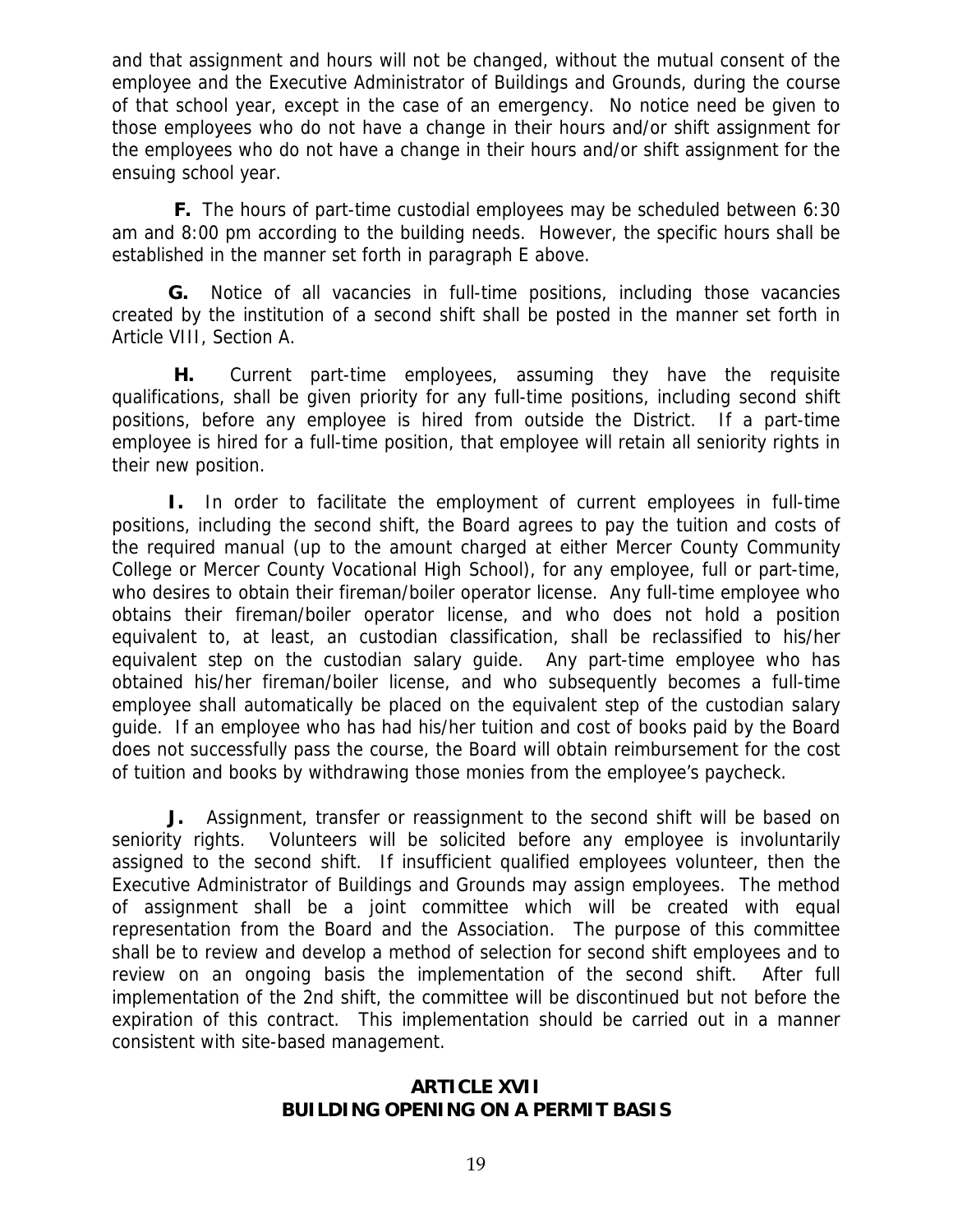**A.** Whenever a building is open on a permit basis or being used for meetings, a custodian shall be on duty. This provision shall not apply to building openings for the purpose of repair or renovation as approved by the Executive Administrator of Buildings and Grounds. This provision shall not apply to Administration Building openings other than for Board meetings open to the general public.

# **ARTICLE XVIII LONGEVITY**

Longevity increment for years of in-district service according to the following schedule:

| Fifteen (15) years     | \$500 |
|------------------------|-------|
| Twenty (20) years      | \$800 |
| Twenty-five (25) years | \$800 |
| Thirty (30) years      | \$800 |
| Thirty-five (35) years | \$600 |

 In determining the total years of service for longevity, the time shall commence with the date of hire as a Trenton Board of Education employee.

 Employees acquiring the above year of service shall be entitled to the longevity benefits, at the anniversary date only.

#### **ARTICLE XIX TEMPORARY ASSIGNMENTS**

 **A.** Any employee temporarily assigned for more than five (5) consecutive work days as custodian in charge of the building shall be paid for that period at this appropriate step on the head custodian salary guide except where such payment is less than that to which the custodian would be entitled absent the reassignment. In the latter case, the reassigned custodian shall be paid for the period of the reassignment at his appropriate step on the salary guide above his usual assignment. This payment shall be retroactive to the first (1st) day the employee was temporarily assigned to the position. In no event shall this additional payment be less than \$5.00 per day.

 **B.** The Executive Administrator of Buildings and Grounds, shall notify in writing the affected person of his temporary assignment and shall establish, at the same time, his authority to carry out the duties of the position.

 **C.** Whenever possible and within budgetary limitations, the Board shall provide temporary help to replace any regular custodial employee who is on an extended and approved sick leave, maternity leave or approved leave of absence.

# **ARTICLE XX COMMUNICATIONS**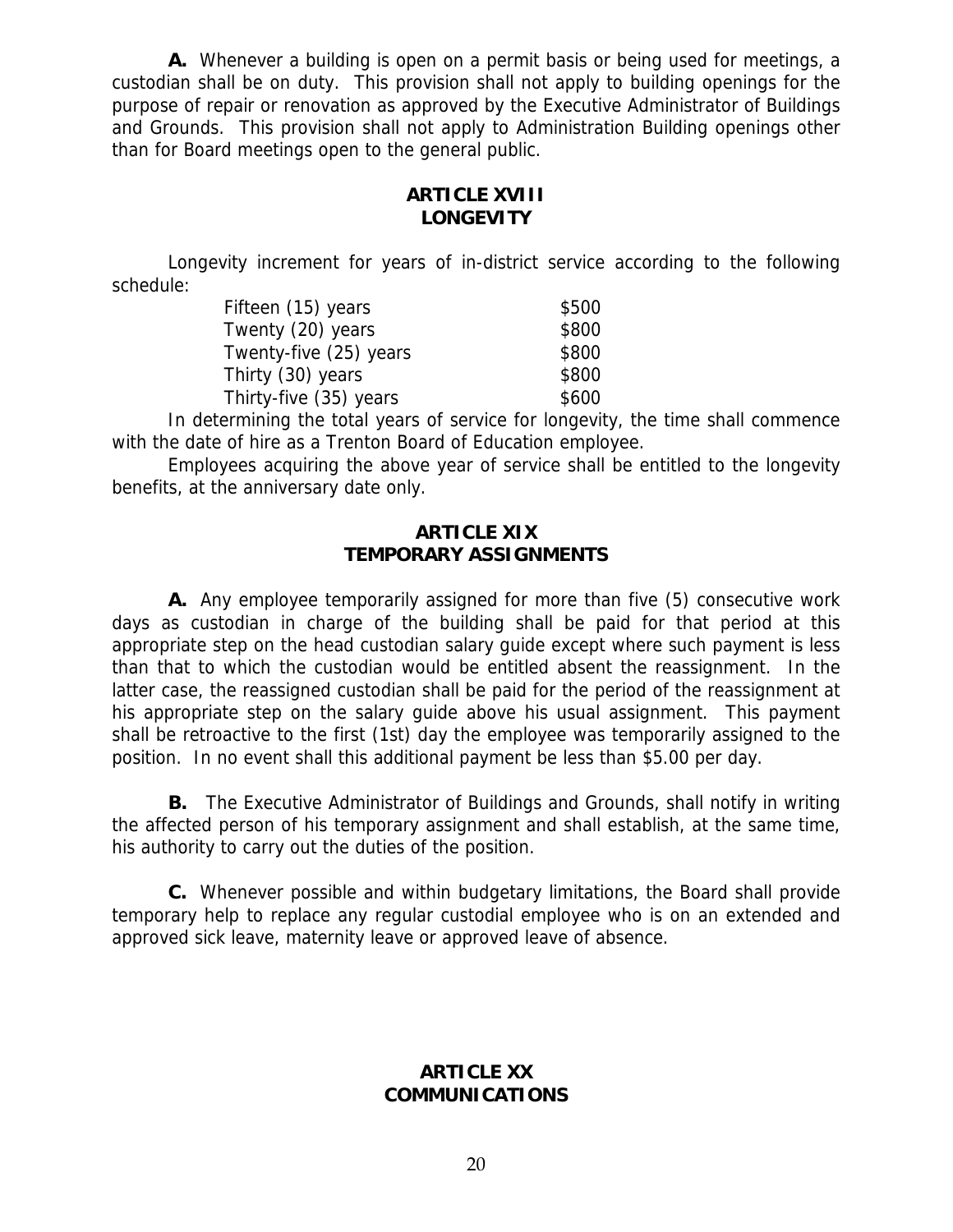**A.** The principal shall directly notify the head custodian of any schedule or activity change that will necessitate changes in custodial work or assignment. Such notification shall be given at the earliest possible time.

 **B.** Any directive, communication, letter, bulletin, etc., originating from the Central Administration, Building Principal or Executive Administrator for Buildings and Grounds, that effects the custodians in any way, shall be addressed directly to the head custodian of each building.

 **C.** Each building shall contain a label mailbox for the deposit of mail addressed to the custodian.

#### **ARTICLE XXI ONE-PERSON BUILDING**

 Custodians in charge of a one-per person building shall have a one (1) hour duty-free lunch period. If the building is unmanned during said lunch period, the boiler shall be shut down as per State regulations.

#### **ARTICLE XXII SAFETY**

 **A.** The Board shall comply with all federal, state, county and municipal health, fire and safety code regulations. All work facilities of custodial employees shall comply with the U.S. Occupational Safety and Health Administration rules and regulations. Failure to so comply on the part of the Board may be deemed a grievable matter at the election of the employee.

 **B.** The Board shall provide for each custodial facility and OSHA approved first aid kit. Supplies for such kits shall be replenished as used and inspected on a monthly basis.

#### **ARTICLE XXIII CLEANER LIGHT/PART-TIME**

 **1.** A committee will be formed by the parties to study the transition of part-time cleaners to full-time positions and to fill assistant custodian positions for the 1997-98 school year. The committee will consist of Vincent Pucciatti, President of the Association and Everett Collins, Director of Buildings and Grounds on behalf of the Board and such other members as the parties my agree.

 **2**. Part-time cleaners will be encouraged to apply for full-time assistant custodian positions as vacancies in custodian positions may occur. However, no parttime cleaner will lose his/her part-time position if they do not apply for full-time position. Assistant Custodian positions will be filled consistent with the procedure in this contract for posting, interviews, etc.

 **3.** Up to twelve (12) of the current Cleaner Light/Part-time positions will be converted to Cleaner-Light/Full-time positions. Such positions will be offered to current employees holding the Cleaner-Light/Part-time title. An individual moving from the Cleaner Light/Part-time position to the Cleaner Light/Full-time position will be placed at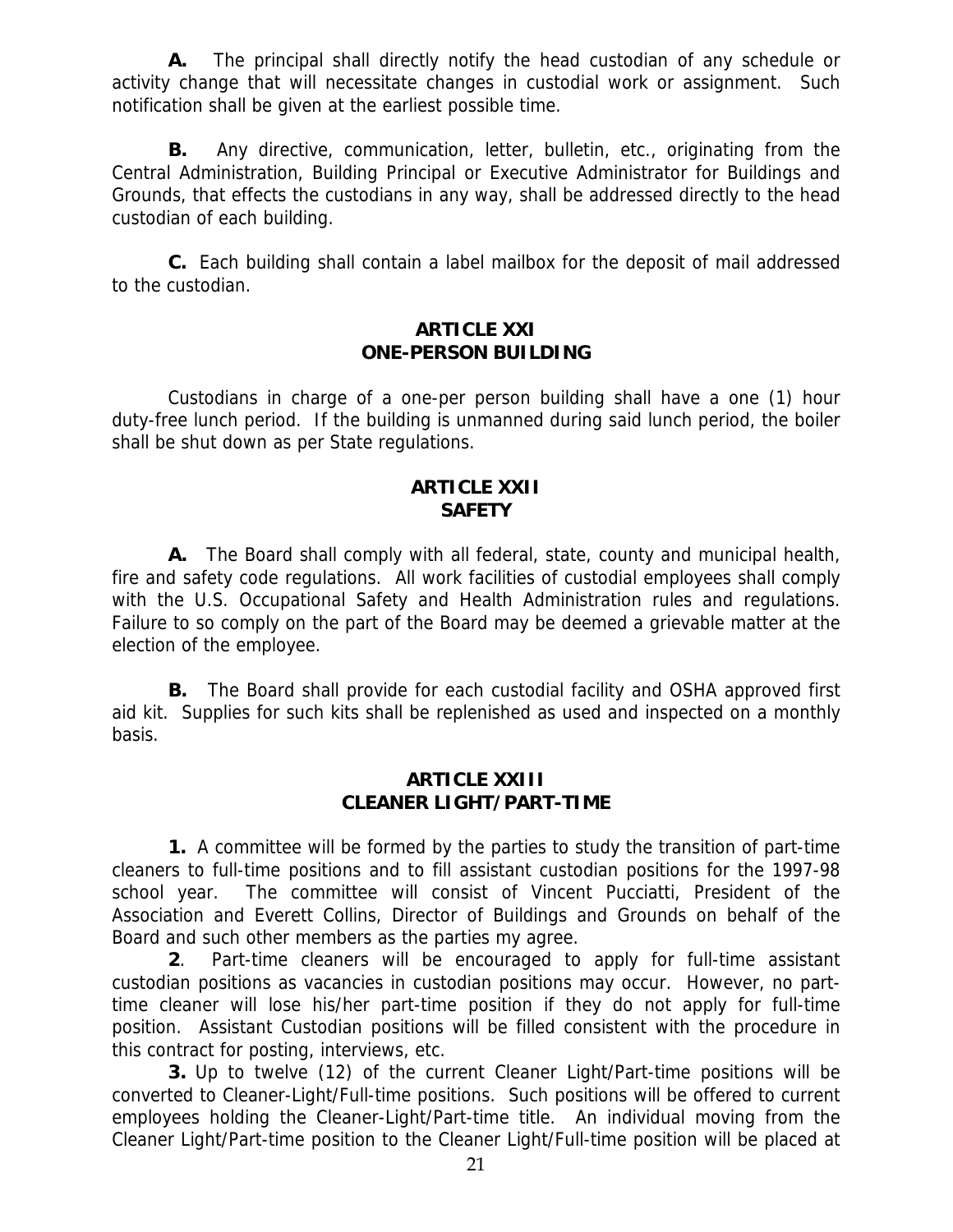the  $10<sup>th</sup>$  step (maximum) of the Cleaner Light/Full-time guide. No employee currently holding a Cleaner-Light/Part-time position will lose employment as a result of the conversion of Cleaner Light/Part-time positions to Cleaner Light/Full time positions. The Board, in its discretion, may create more than twelve (12) Cleaner Light/Full-time positions; however, any such positions must be offered first to current Cleaner Light/Part-time employees. Any Cleaner Light/Part-time employee moving to a Cleaner Light/Full-time position will not have to serve a probationary period.

 **4.** Part-time employees selected for Assistant Custodians positions shall have two (2) years to pass the test for fireman's (boiler) license from the time they became Assistant Custodian. The Board will pay the full cost of the employees training and examination fees to take the test a required maximum of two (2) times each year. If the employee does not pass the test in the first year the employee's salary shall be frozen for the next year (no increment) until such time as the employee passes the test. The employee who does not pass, shall also be required to take the test at least twice in the second year. If the employee does not pass the test by the end of the two (2) years from the time the employee became an Assistant Custodian the employee will be transferred to a full-time cleaner position at the salary closest to the salary the employee was earning as an Assistant Custodian, but not less than that salary. No employee who complies with this provision will lose his/her employment with the Board if they do not pass the test within the two (2) year period. In addition the Board shall pay for up to 5 cleaners heavies and 1 full-time cleaner light for training and to take the license examination one time each year.

#### **ARTICLE XXIV MANAGEMENT RIGHTS**

 **A.** The Board reserves to itself sole jurisdiction and authority over matters of policy and retains the right, subject only to the limitations imposed by the language of this agreement, in accordance with applicable laws and regulations:

1. To direct employees of the school district.

 2. To hire, promote, transfer, assign, and retain employees in positions in the school district and to suspend, demote, discharge or take other disciplinary action against employees.

 3. To relieve employees from duty because of lack of work or for other legitimate reasons.

 4. To maintain efficiency of the school district operations entrusted to them.

 5. To determine methods, means and personnel by which such operations are to be conducted.

6. To establish reasonable work rules, and

 7. To take whatever actions may be necessary to carry out the mission of the school district in situations of emergency.

 **B.** The Trenton Board of Education, on its own behalf and on behalf of the taxpayers of the District, hereby retains and reserves unto itself, without limitations, all powers, rights, authority, duties and responsibilities conferred upon and vested in it by the laws and the Constitution of the State of New Jersey, and the United States.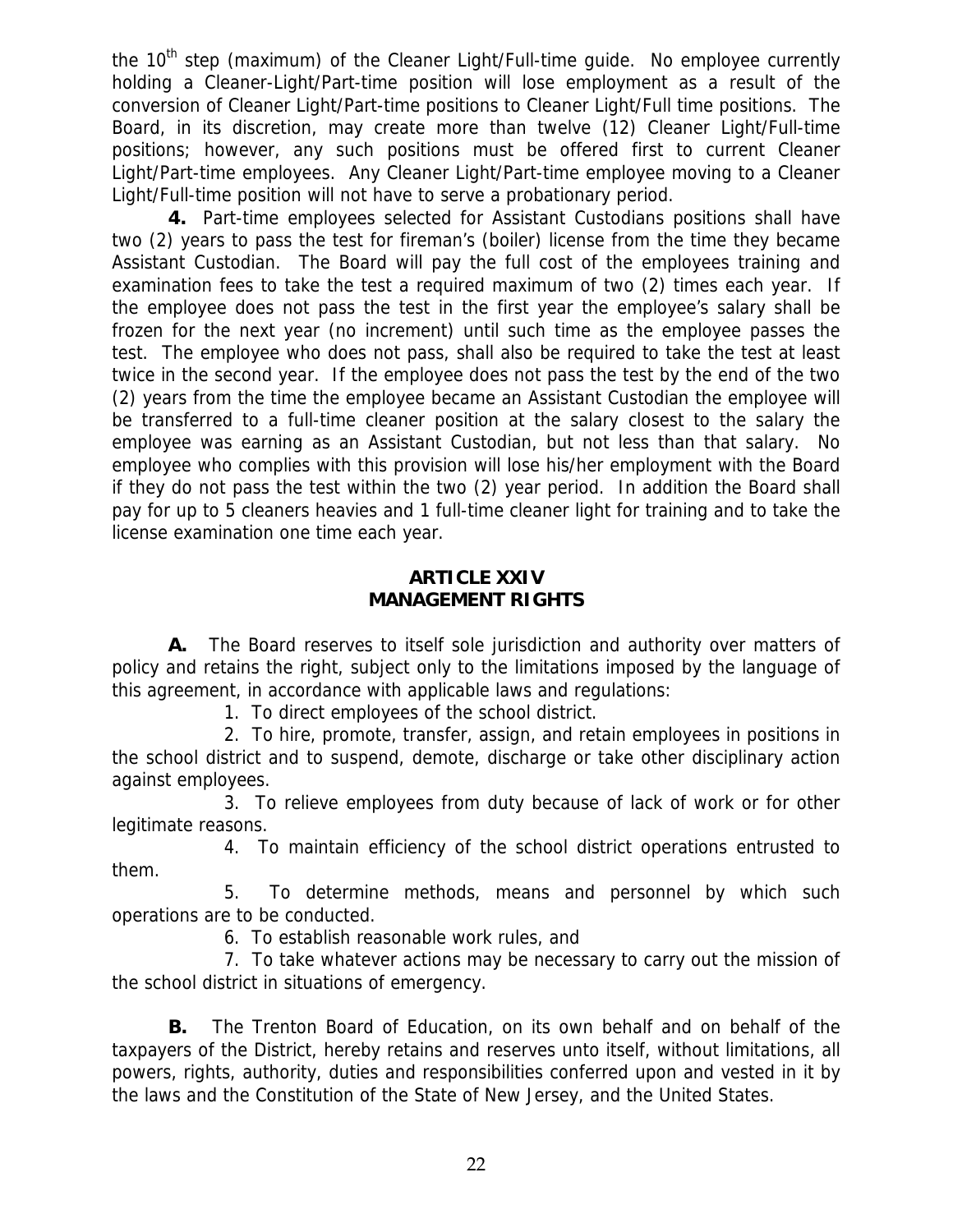# **ARTICLE XXV MISCELLANEOUS**

 **A.** If the Board requires an employee to wear a uniform including special shoes, the Board shall provide the uniform at the Board expense. The Board agrees to give the Association the opportunity to have prior input prior to implementation. The Board shall be responsible for cleaning and maintaining uniforms.

 **B.** All new employees shall be given a manual, by the Executive Director of Buildings and Grounds, containing the rules and regulations pertaining to the responsibilities of his employment.

 **C.** This Agreement constitutes Board policy for the term of said Agreement, and the Board shall carry out the commitments contained herein and give them full force and effect as Board policy.

 **D.** Except as this Agreement shall otherwise provide, all terms and conditions of employment applicable on the signing date of this Agreement to employees covered by this Agreement as established by the rules, regulations and/or policies of the Board administrative procedures and practices in force on said date, shall continue to be so applicable during the terms of this Agreement. Unless otherwise provided in this Agreement, nothing contained herein shall be interpreted and/or applied so as to eliminate, reduce, or otherwise detract from any custodian employee benefit existing prior to its effective date.

 **E.** If any provision of this Agreement or any application of this Agreement to any employee or group of employee is held contrary to law when such provision or application shall not be deemed valid and subsisting, except to the extent permitted by law, but all other provisions or application shall continue in full force and effect.

**F.** Any individual contract between the Board and an individual employee, heretofore or hereafter executed, shall be subject to and consistent with the terms and conditions of this Agreement, during its duration, shall be controlling.

 **G.** Copies of this Agreement shall be printed at the expense of the Association and the Board, shared equally, after agreement with the Association on format within thirty (30) days after the Agreement is signed. The Agreement shall be presented to all custodial employees once employed, hereafter employed or considered for employment by the Board.

 **H.** Whenever any notice is required to be given by either of the parities to this Agreement to the other pursuant to the provision (s) of this Agreement, either party shall do so by facsimile or registered letter.

# **ARTICLE XXVI PERFECT ATTENDANCE AWARD**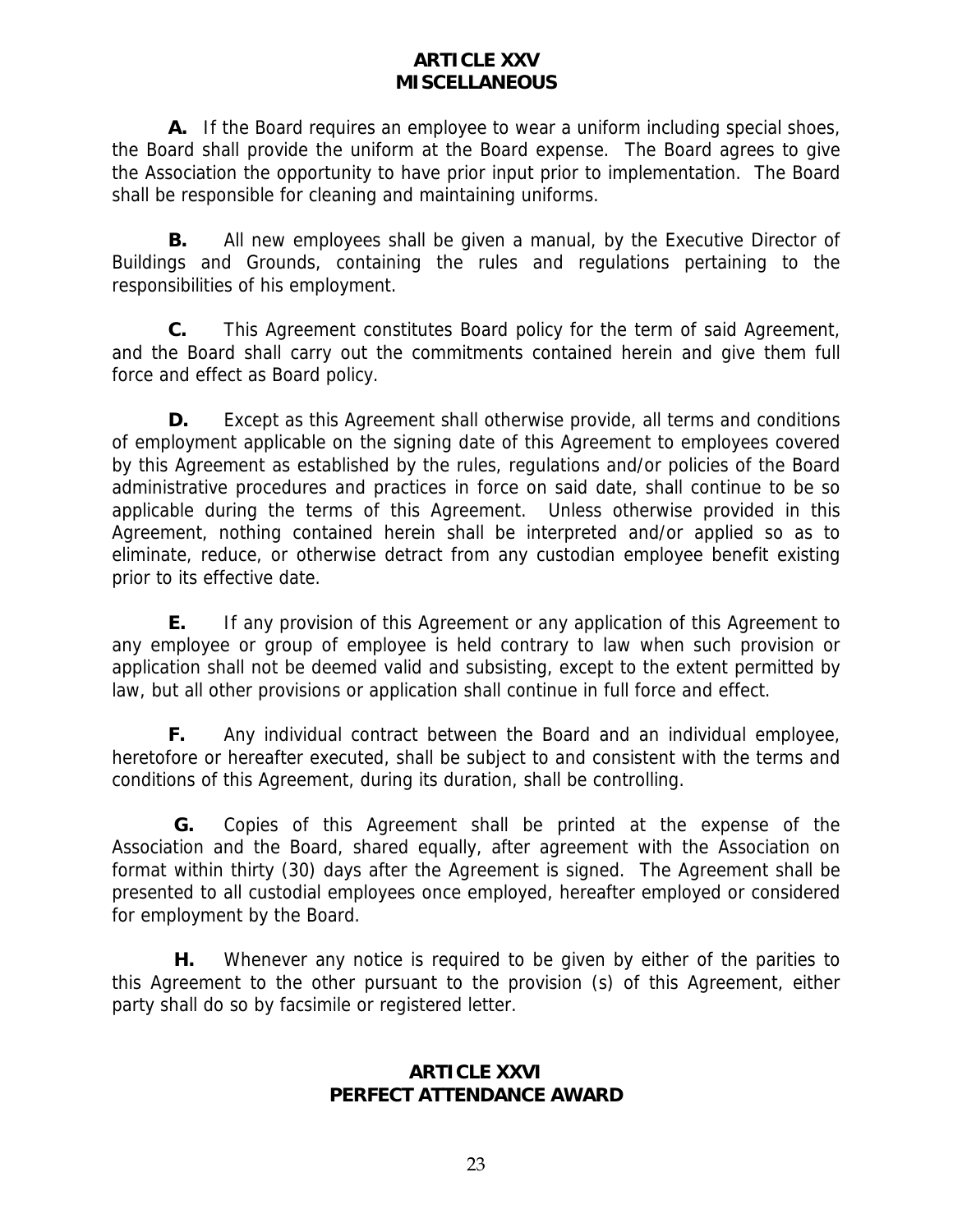Any employee who has perfect attendance in any school year (defined as July 1through June 30th) shall receive a payment of five hundred dollars (\$500.00) no later than July 31st immediately following the year in which he/she earned the award.

#### **ARTICLE XXVII DISCIPLINE PROCEDURES**

A. All newly hired employees shall have a ninety (90) day probationary period.

B (1). Dismissal and Discipline Procedure

 For any action that does not call for immediate dismissal the following will be the procedure:

(a)  $1<sup>st</sup>$  Offense – Written warning with written notification to the Association.

(b)  $2<sup>nd</sup>$  Offense – Administrative suspension up to five (5) days without pay with notification to the Association with a copy to the employee's personnel file.

(c)  $3<sup>rd</sup>$  Offense – May be an administrative recommendation of increment withholding to the Board with notification to the Association with copy to employee's personnel file.

(d)  $4<sup>th</sup>$  Offense – May be an administrative recommendation of dismissal of the Board with notification to the Association with copy to employee's personnel file.

 All disciplinary matters are subject to the Grievance Procedure should be included as a separate Section C set forth in:

B(2) (a) The procedure outlined above shall apply to separate categories of offenses per year. However, if the matter involves an allegation of criminal activity or affects the health, safety or welfare of student(s) or another employee(s), it shall proceed immediately to the procedure set forth for the  $3<sup>rd</sup>$  or  $4<sup>th</sup>$  offense, as set forth in paragraph B(1)(c) or (d), above, at the discretion of the Executive Director of Buildings and Grounds.

(b) Such matters involving allegations of criminal activity or which effect the health, safety and welfare of students or other employee(s), shall include, but are not limited to the following: possession, use or distribution of controlled dangerous substance; child molestation; incidents involving alcohol, fighting (physical altercations) stealing, falsification of reports/timesheets/etc., which occur either at worksite or during the work day.

B(3). Notwithstanding that generally speaking a determination as to whether an offense is a  $1^{st}$ ,  $2^{nd}$ , etc. offense applies to incidents involving similar offense in a prior school year when determining what level of disciplinary action to take, as set forth in paragraph B(1) above.

C(1). All disciplinary matters are subject to the grievance procedure set forth in Article III of this contract, including binding arbitration. However, if any employee has acquired tenure, any reduction in salary or dismissal shall be done in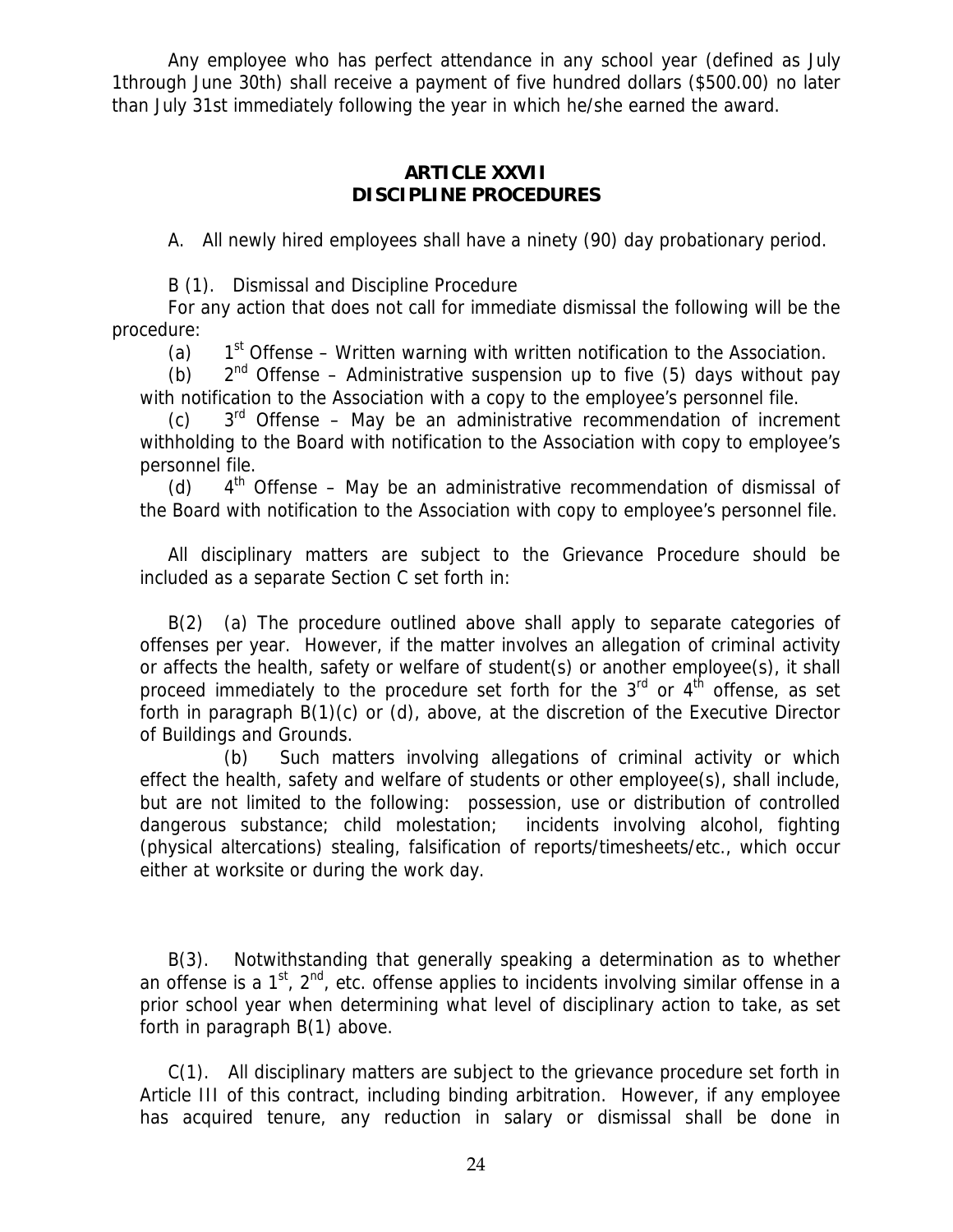accordance with tenure procedures set forth in the Education Law, instead of binding arbitration.

 C(2). Any appeal from the imposition of discipline for the first or second offense as set forth in B(1)(a) or (b) of this Article shall commence at Level 2 of the grievance procedure set forth in Article III of this contract. Any challenge to a recommendation of discipline as a  $3<sup>rd</sup>$  or  $4<sup>th</sup>$  offense as set forth in B(1)(c) or (d) of this Article shall commence at the Board of Education level as set forth in Level 3 of the grievance procedure in Article III of this contract, except that if an employee has acquired tenure, any reduction in salary or dismissal shall be done in accordance with the tenure procedures set forth in Education Law.

#### **ARTICLE XXVIII DURATION**

 This Agreement shall be effective as of July 1, 2005 and shall continue in effect until June 30, 2008, subject to the Association's right to negotiate in accordance with N.J.S.A. 34:13A-1, et seq., and as provided in Article II herein.

This Agreement shall not be extended orally.

**IN WITNESS WHEREOF**, the parties hereto have caused this Agreement to be duly signed by their respective presidents attended by their respective secretaries or negotiations chairperson and cause their seals to be placed herein, on this day of , 2006

l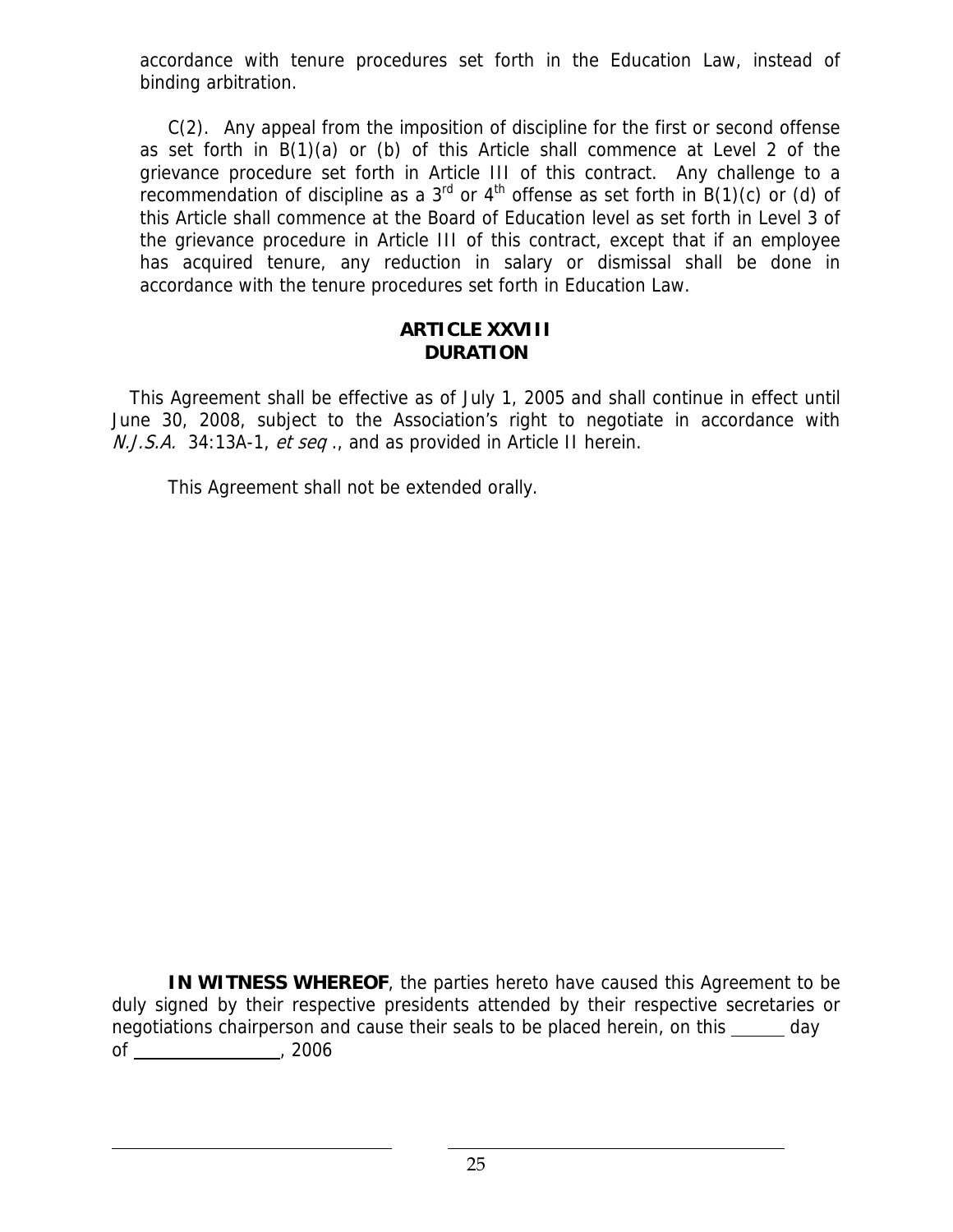President<br>
Board of Education of Trenton So The City of Trenton

Trenton School Custodians<br>Association

ATTEST:

l

Board Secretary **Negotiations Chairperson**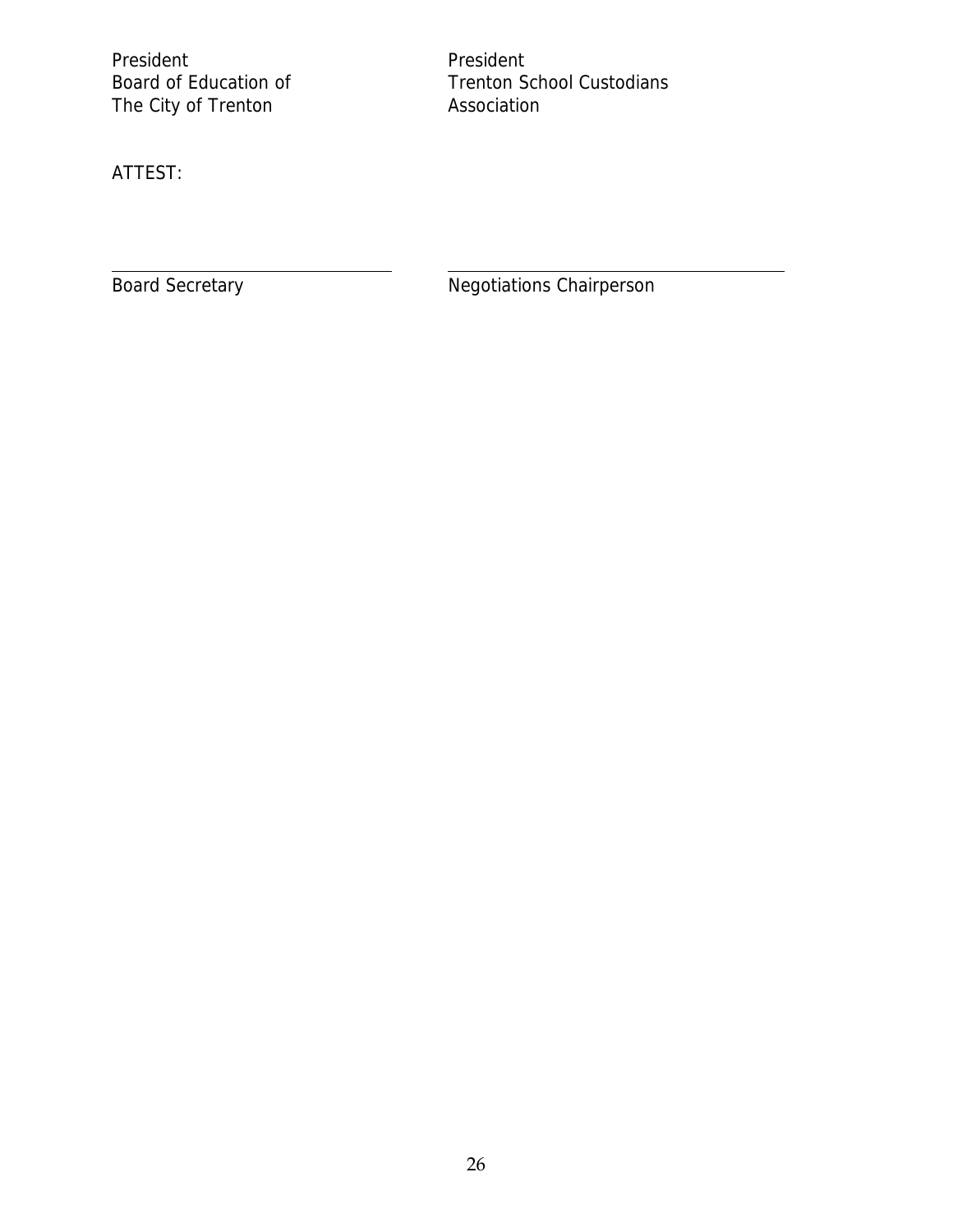# 2005/2006 SALARY GUIDE

|              | <b>Fireman</b><br>High<br><b>Pressure</b> | <b>Fireman</b><br>High<br><b>Pressure</b> |           | <b>Custodian</b><br>Grounds- | <b>Cleaner</b> | <b>Cleaner</b><br>Light | <b>Cleaner</b><br>Light    |
|--------------|-------------------------------------------|-------------------------------------------|-----------|------------------------------|----------------|-------------------------|----------------------------|
|              | in Charge                                 | Regular                                   | Head      |                              |                |                         |                            |
|              | <b>Custodian</b>                          | <b>Custodian</b>                          |           |                              |                |                         |                            |
|              | <b>Engineer</b>                           | <b>Engineer</b>                           |           |                              |                |                         |                            |
| <b>Steps</b> | Gr 1* & 2                                 | Grade 3                                   | Custodian | Keeper                       | Heavy          |                         | <b>Full-time Part-time</b> |
|              | 30,727                                    | 30,391                                    | 30,054    | 25,790                       | 25,341         | 24,555                  |                            |
| $\mathbf 2$  | 32,747                                    | 32,298                                    | 32,074    | 27,697                       | 26,688         | 25,678                  |                            |
| 3            | 34,094                                    | 33,645                                    | 33,420    | 28,259                       | 27,473         | 26,575                  |                            |
| 4            | 35,328                                    | 34,655                                    | 34,318    | 29,044                       | 28,034         | 27,249                  |                            |
| 5            | 37,840                                    | 35,889                                    | 35,104    | 31,625                       | 31,511         | 29,044                  |                            |
| 6            | 40,490                                    | 39,480                                    | 35,889    | 33,869                       | 33,308         | 30,952                  |                            |
| 7            | 43,632                                    | 42,398                                    | 39,031    | 37,011                       | 35,104         | 32,298                  |                            |
| 8            | 47,560                                    | 45,764                                    | 42,398    | 40,266                       | 38,695         | 34,430                  |                            |
| 9            | 51,936                                    | 49,355                                    | 45,764    | 42,173                       | 41,051         | 35,777                  |                            |
| 10           | 59,803                                    | 54,833                                    | 51,705    | 46,122                       | 45,114         | 40,052                  | 18,332                     |

**\* Custodian Engineer Grade 1 shall receive a \$3,000 stipend above the guide.** 

This salary shall go into effect October 1, 2005.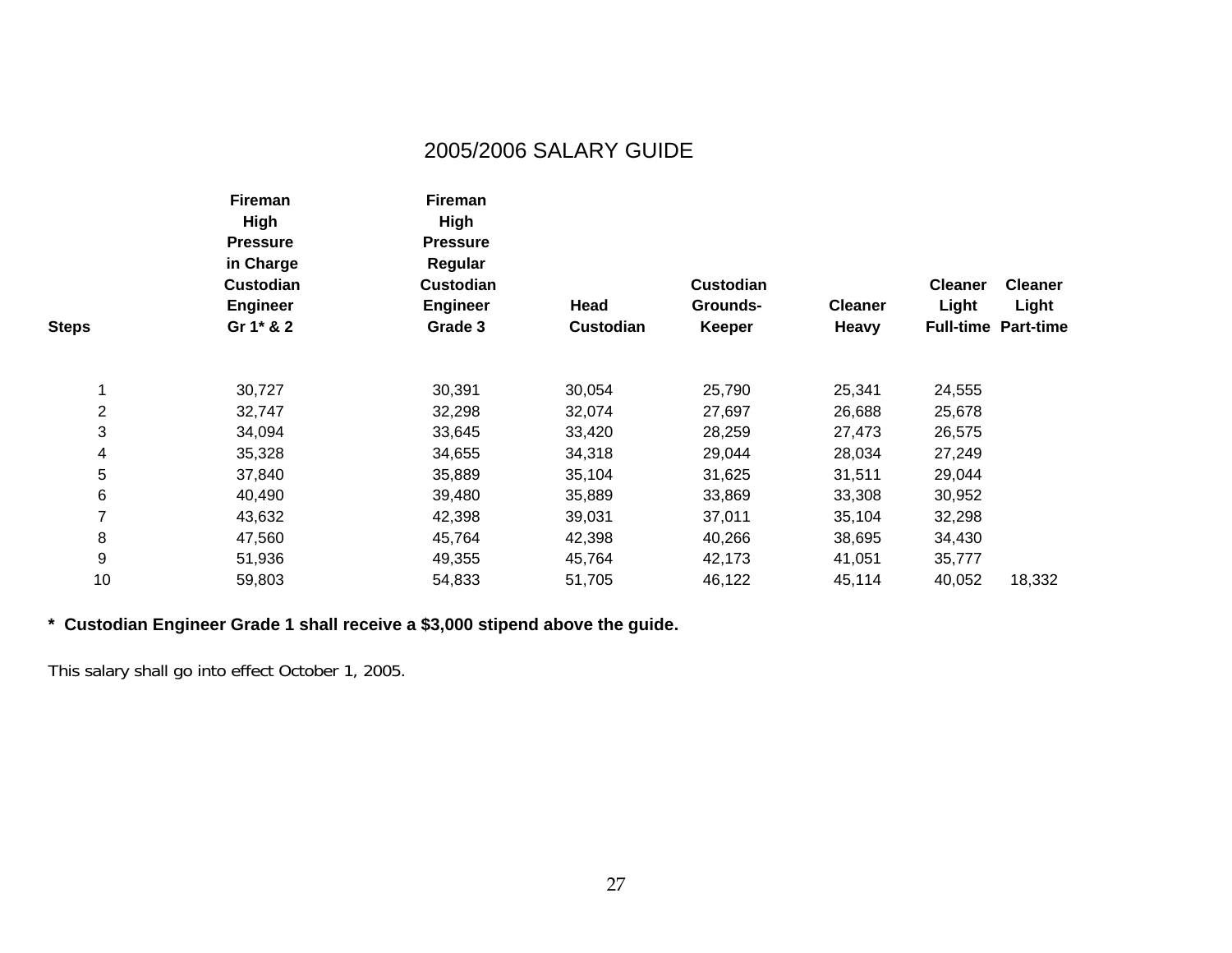# 2006/2007 SALARY GUIDE

|              | Fireman<br><b>High</b><br><b>Pressure</b> | Fireman<br>High                                                   |           |                              |                |                         |                         |
|--------------|-------------------------------------------|-------------------------------------------------------------------|-----------|------------------------------|----------------|-------------------------|-------------------------|
|              |                                           | <b>Pressure</b><br>Regular<br><b>Custodian</b><br><b>Engineer</b> |           |                              |                |                         |                         |
|              | in Charge                                 |                                                                   | Head      | <b>Custodian</b><br>Grounds- | <b>Cleaner</b> | <b>Cleaner</b><br>Light | <b>Cleaner</b><br>Light |
|              | <b>Custodian</b>                          |                                                                   |           |                              |                |                         |                         |
|              | <b>Engineer</b>                           |                                                                   |           |                              |                |                         |                         |
| <b>Steps</b> | Gr 1* & 2                                 | Grade 3                                                           | Custodian | <b>Keeper</b>                | <b>Heavy</b>   | <b>Full-time</b>        | <b>Part-time</b>        |
|              |                                           |                                                                   |           |                              |                |                         |                         |
|              | 33,727                                    | 33,298                                                            | 33,074    | 28,697                       | 27,688         | 26,678                  |                         |
| 2            | 35,094                                    | 34,645                                                            | 34,420    | 29,259                       | 28,473         | 27,575                  |                         |
| 3            | 36,328                                    | 35,655                                                            | 35,318    | 30,044                       | 29,034         | 28,249                  |                         |
| 4            | 38,840                                    | 36,880                                                            | 36,104    | 32,625                       | 32,511         | 30,044                  |                         |
| 5            | 41,490                                    | 40,480                                                            | 36,889    | 34,869                       | 34,308         | 31,952                  |                         |
| 6            | 44,632                                    | 43,398                                                            | 40,031    | 38,011                       | 36,104         | 33,298                  |                         |
| 7            | 48,560                                    | 46,764                                                            | 43,398    | 41,266                       | 39,695         | 35,430                  |                         |
| 8            | 52,936                                    | 50,355                                                            | 46,764    | 43,173                       | 42,051         | 36,777                  |                         |
| 9            | 62,195                                    | 57,026                                                            | 53,773    | 47,967                       | 46,919         | 41,654                  | 19,082                  |

**\* Custodian Engineer Grade 1 shall receive a \$3,000 stipend above the guide.** 

This salary shall go into effect July 1, 2006.